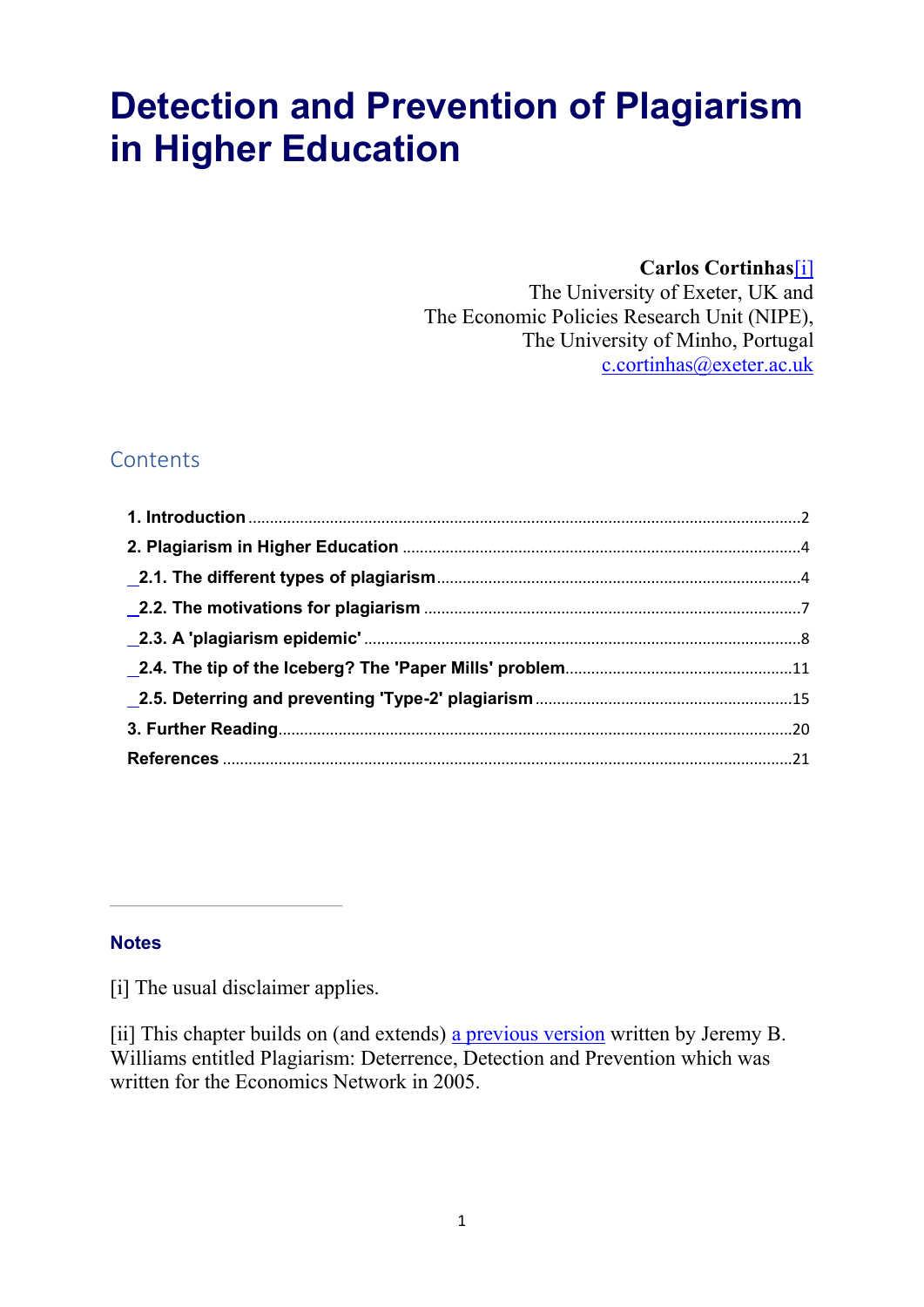### <span id="page-1-0"></span>1. Introduction

Charles Caleb Colton once observed that 'imitation is the sincerest form of flattery'. Whilst this may be apt in many instances, there is a point in the intellectual space where imitation is more akin to theft. This is certainly the case in the higher education sector where, in the internet age, the increasing incidence of student plagiarism has become an ever-increasing cause of concern.

Plagiarism may be defined as the use of another person's words and/or ideas without acknowledging that the ideas and/or words belong to someone else for someone's own benefit. It is not a new phenomenon, but there is little doubt that it is a growing problem that lecturers and universities need to address systematically if the underlying causes, rather than the symptoms, are to be addressed.

The problem is not limited to Economics but given that Economic departments tend to have a significantly higher number of students than other degrees, above average class sizes and a significant proportion of international students, it is arguably more likely to be of especial relevance to economics academics.

At the heart of the problem is not only the increasing availability of easily accessible electronic resources, whereupon it has become so much easier for students to 'cut and paste' slabs of unedited text but it has become much easier to order a complete, bespoke piece of work from one of the many available online providers. This can sometimes lead to assignments being submitted that are inadequately referenced, highly unfocused or, worse still, largely or entirely someone else's work.

This chapter considers the various strategies currently being employed to stamp out plagiarism. These include the use of 'honour codes' that incorporate punitive systems to discredit plagiarists, the various proprietary and freeware packages available for the electronic detection of plagiarism. More importantly it discusses some practical prevention strategies that includes designing and implementing types of assessments that make plagiarism more difficult to take place.

The discussion will concentrate, first of all, on the defining characteristics of plagiarism and how it manifests itself in the current university environment. This is followed by a brief discussion on the factors deemed to be responsible for plagiarism, and the mechanisms subsequently employed by various institutions to deal with its increasing incidence. The discussion concludes by arguing for an integrated approach founded upon a commitment to assessment regimes that reward critical analysis rather than content regurgitation.

To proceed down this path, it is further argued that assessment items need to be designed in such a way as to present students with authentic learning environments: that is, settings for assessment that engage students with real and relevant tasks, with palpable and practical learning outcomes. Of all disciplines, economics is one that readily lends itself to this approach.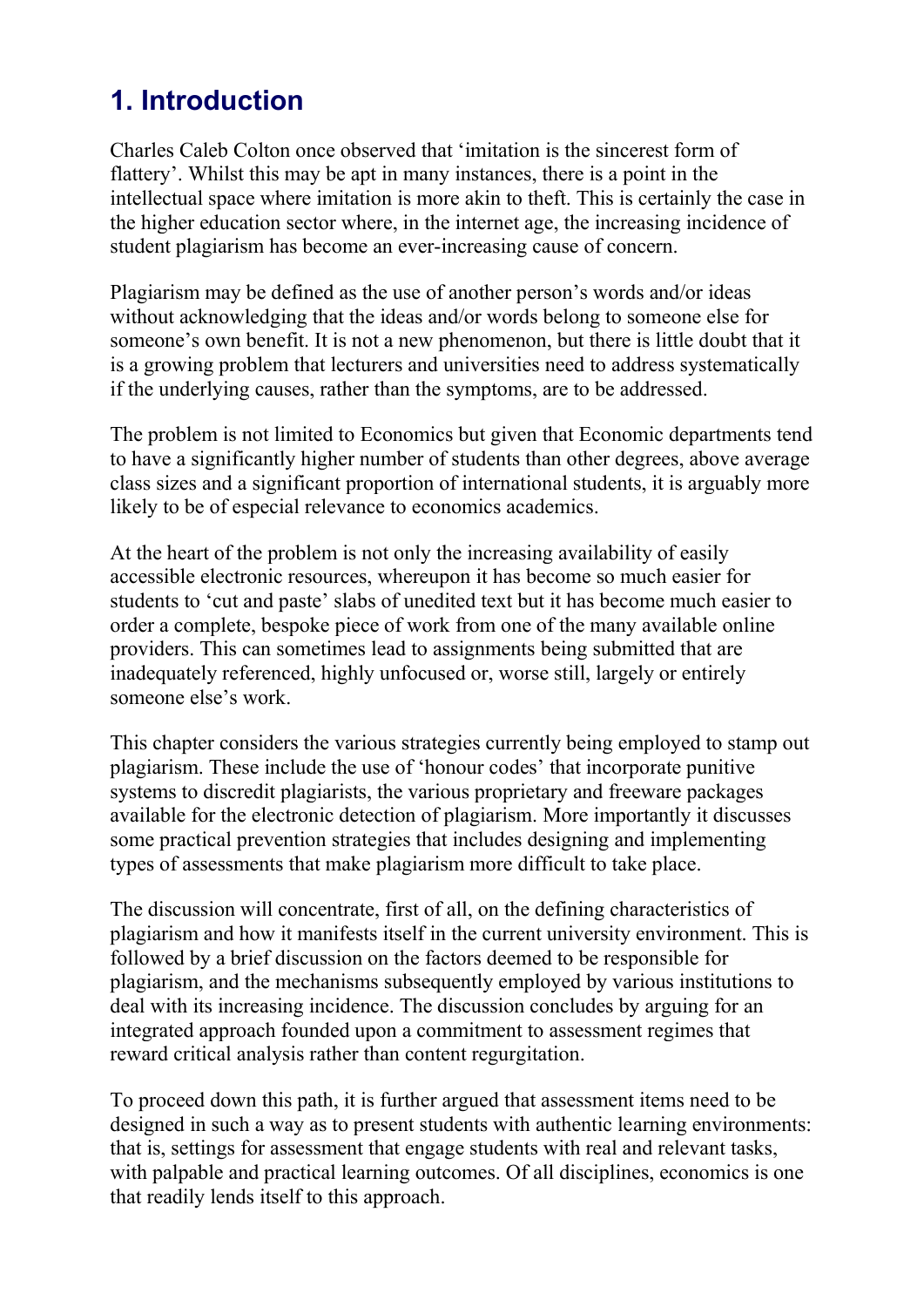The main aim of the discussion, therefore, is to demonstrate that, while introducing measures to improve deterrence and detection of plagiarism is important, this is essentially a reactionary approach. It is unlikely to yield lasting benefits and might not be efficient to stamp out the most serious types of plagiarism. It is argued that the source of the problem is systemic, and that the focus needs to be on *prevention* of plagiarism through the use of innovative and engaging assessment. To this end, it is further posited that information and communications technologies (ICTs) can be of invaluable assistance – the very technologies that have led to the burgeoning student plagiarism problem in the first place.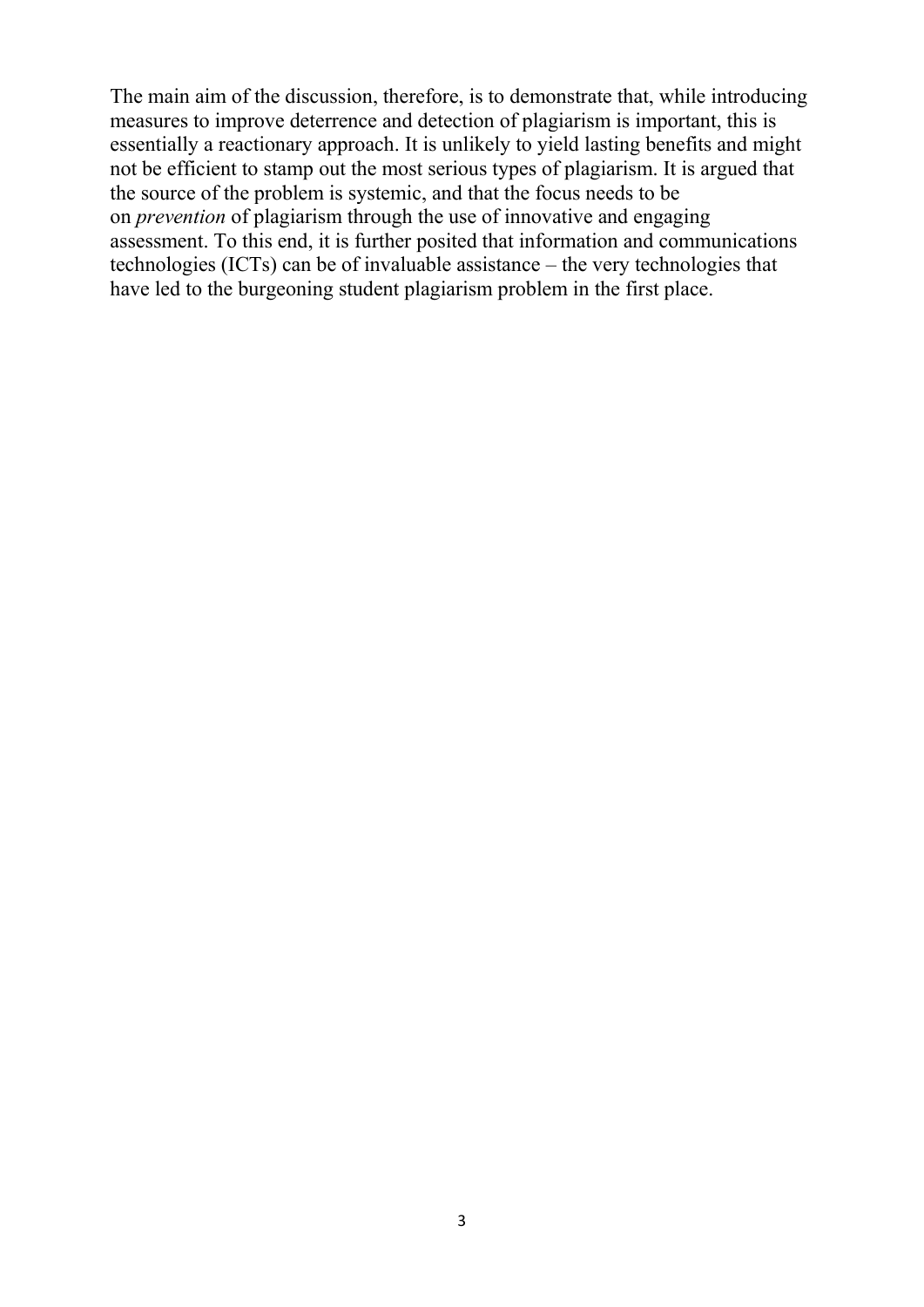## <span id="page-3-0"></span>2. Plagiarism in Higher Education

'Plagiarism' derives from the Latin word *plagiarius*, meaning 'kidnapper' or 'abductor'. It is the theft of someone's creativity, ideas or language; something that strikes at the very heart of academic life. It is a form of cheating and is generally regarded as being morally and ethically unacceptable.

It should not be surprising, therefore, that plagiarism is such an emotionally charged issue and that agreeing on what plagiarism is might not always an easy task, especially when we talk about punishing this practice. Plagiarism can be the result of sloppy referencing, honest errors and different cultural and ethical values with respect to academic work.

Therefore, one key aspect when we deal with plagiarism must be the *intent* to plagiarize and the fact that intent is not always easy to prove might explain the very small number of students that are punished with expulsion from their universities (see [section 2.3\)](https://www.economicsnetwork.ac.uk/handbook/plagiarism_he/23).

#### Top Tips 1

- 1. Always ensure that you are familiar with your institution's plagiarism policies and regulations, and be able to explain them in jargon-free terms to the students.
- 2. Strike an appropriate balance between 'encouragement' of the learning process and the potentially serious consequences if plagiarism is proven.
- 3. A worthwhile exercise is to spend some time in class (or interactively online) going through real examples of what does and does not constitute acceptable practice. A suggested method of doing this is contained in [section](https://www.economicsnetwork.ac.uk/handbook/plagiarism_he/25)  [2.5.](https://www.economicsnetwork.ac.uk/handbook/plagiarism_he/25)

### <span id="page-3-1"></span>2.1. The different types of plagiarism

Given the dramatic increase in its incidence, most universities around the world have made a point of including definitive statements on plagiarism in student handbooks and on university websites in the hope that no student standing accused of plagiarism can mount a defence on the grounds of their ignoranc[e\[i\].](https://www.economicsnetwork.ac.uk/#_edn1) The fact remains, however, that even proceeding on the basis that all students are diligent enough to read the 'fine print' in university policy documents, the scope of plagiarism is such that it incorporates a range of offences not easily defined in the space of a few sentences. In short, there will be instances where the extent of plagiarism is very serious, others when it will be relatively minor, and times when it falls somewhere in between. As a consequence, a range of policy responses is required to match the gravity of the offence.

It is certainly important to send out a clear signal to the student body that plagiarism will not be tolerated, but it is also important to acknowledge the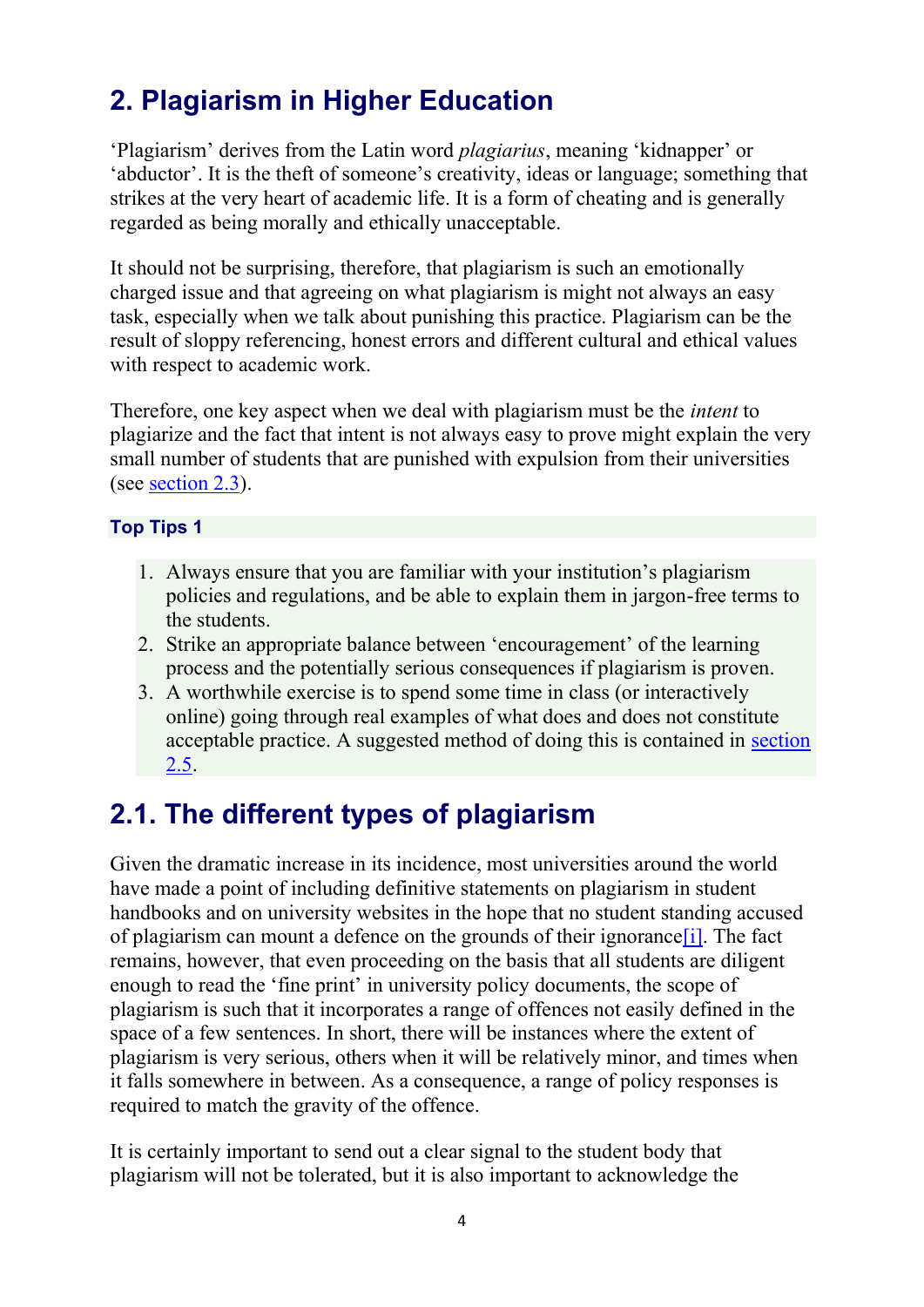possibility of genuine cases of unintentional plagiarism, and to be wary, therefore, of over-zealous policing of plagiarism. In any case, it is essential that the institution be capable of distinguishing between intentional and unintentional plagiarism.

Without wanting to over-generalise, plagiarists may be identified as one of the following three types:

- the lazy plagiarist;
- the cunning plagiarist;
- the accidental plagiarist.

The 'lazy' plagiarist is generally an academically weak and otherwise undermotivated student, the type who would happily take the work of someone else in its entirety, do little more than to change the name on the paper and claim it for their own. This type of student may use the 'cheat sites' or simply steal the work of others – maybe that belonging to a student who studied the subject in a previous year. For this type of plagiarist, if a ready-made answer to a question cannot be found electronically, it simply cannot be worth having. The development of an educated opinion, a lively inquiring mind, a creative impulse: these things are not worthy of consideration. As a student's e-mail signature once read: 'Clay's Conclusion: Creativity is great, but plagiarism is faster'.

For those student plagiarists who elect not to procure work from their colleagues or consume the services of the online paper mills, there is still an abundance of other point-and-click plagiarism opportunities. Plain, old-fashioned laziness is certainly a factor, but internet-inspired indolence has given rise to a more refined form of sloth. The 'cunning' plagiarist is more sophisticated than the lazy plagiarist and takes full advantage of these abundant opportunities: they are quite clear about what plagiarism is, but work hard to avoid detection. Content is cut-and-paste from a variety of sources on the Web (and possibly from other students' papers), with a view to manufacturing an answer. They may also attempt to cover their tracks through the provision of incomplete or inaccurate bibliographic details in their list of references, which make it more difficult to track their misdemeanours [\(Renard,](https://www.economicsnetwork.ac.uk/refs#Renard)  [1999\).](https://www.economicsnetwork.ac.uk/refs#Renard)

The most sophisticated lazy plagiarist is well versed on the existing plagiarism detection tools (see [section](https://www.economicsnetwork.ac.uk/handbook/plagiarism_he/23) 2.3 below) and knows how to avoid detection by, for example, changing every  $7<sup>th</sup>$  word of the original text so that the automated plagiarism detection software does not pick up the offens[e\[ii\].](https://www.economicsnetwork.ac.uk/#_edn2)

The 'accidental' plagiarist, by contrast, is not in the least bit devious. Their transgressions arise typically as a consequence of inexperience, poor study skills, local academic norms or some combination thereof. Such students typically insert slabs of unattributed text in their essays and, when challenged, will be either embarrassed by their sloppy referencing or genuinely surprised that they have been challenged at all, claiming ignorance of the system.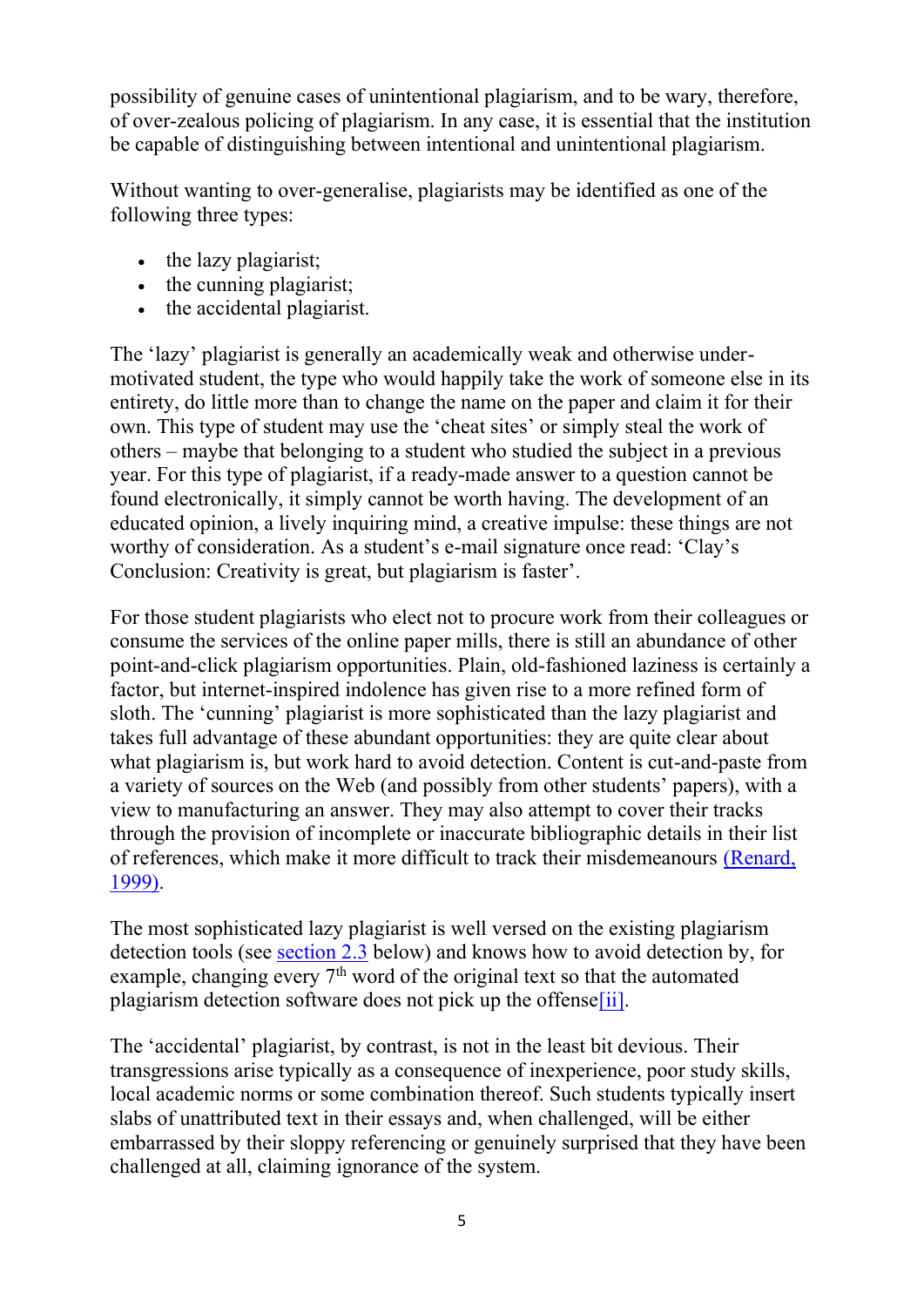In many instances, it is international students who fall into this latter category, particularly those from East Asian countries. Apart from a lack of exposure to western academic norms when it comes to academic work, these students can sometimes experience difficulty in constructing a critically analytical essay out of cultural respect for those in authority. This is sometimes mistaken for poor writing ability and/or a lack of ethics when the reality might be somewhat different. In Confucian cultures, for example, conventional wisdom is that the best ideas are those of the ancients, and their philosophy and insights are so wide-ranging that to challenge those ideas would be interpreted as quite an audacious act. Instead, memorisation and recitation are valued. It follows that to challenge 'the truths' handed down by 'the sages' who author textbooks and write lecture notes would be counter-cultural for students of this tradition [\(Smith, 1999\).](https://www.economicsnetwork.ac.uk/refs#Smith)

Not everyone accepts this view, of course, and a standard response is that it should be a case of 'when in Rome do as the Romans do', with students observing the cultural norms of the country in which they are studying rather than those of their home country. Without going into an in-depth discussion of the validity of this argument, it is probably fair to say that first-year students, in particular, might be extended some latitude, at least until they have had an opportunity to commence with the cultural transition and adjust to the different cultural norms.

#### Top Tips 2

4. Always be sensitive to cultural differences that may confuse students' understanding of the plagiarism concept, especially those who are new to your country's education system.

5. Encourage students to check with their tutor prior to submission as to whether they may have inadvertently broken (accepted) practice.

In any event, some allowances will have to be made where assignments must be written in a second or third language. This is not to condone wholesale plagiarism; simply to recognise that writing in a foreign language engenders a strong temptation to get linguistic assistance.

Finally, it is also important that the department has a unified position about how to deal with and communicate about plagiarism. On the one hand, the message about plagiarism will be assimilated much faster if all academics use a common language and apply a similar approach on how to deal with plagiarism cases. On the other hand, coordination among academics will help come up with efficient prevention strategies by for example applying a progressive approach to deal with plagiarism (this might include, for example, teaching students about plagiarism by setting an intermediate formative assessment before the summative assessment or allow first year students to view the Turnitin's Similarity Report before submitting the final version of their assessment – see [section 2.3\)](https://www.economicsnetwork.ac.uk/handbook/plagiarism_he/23).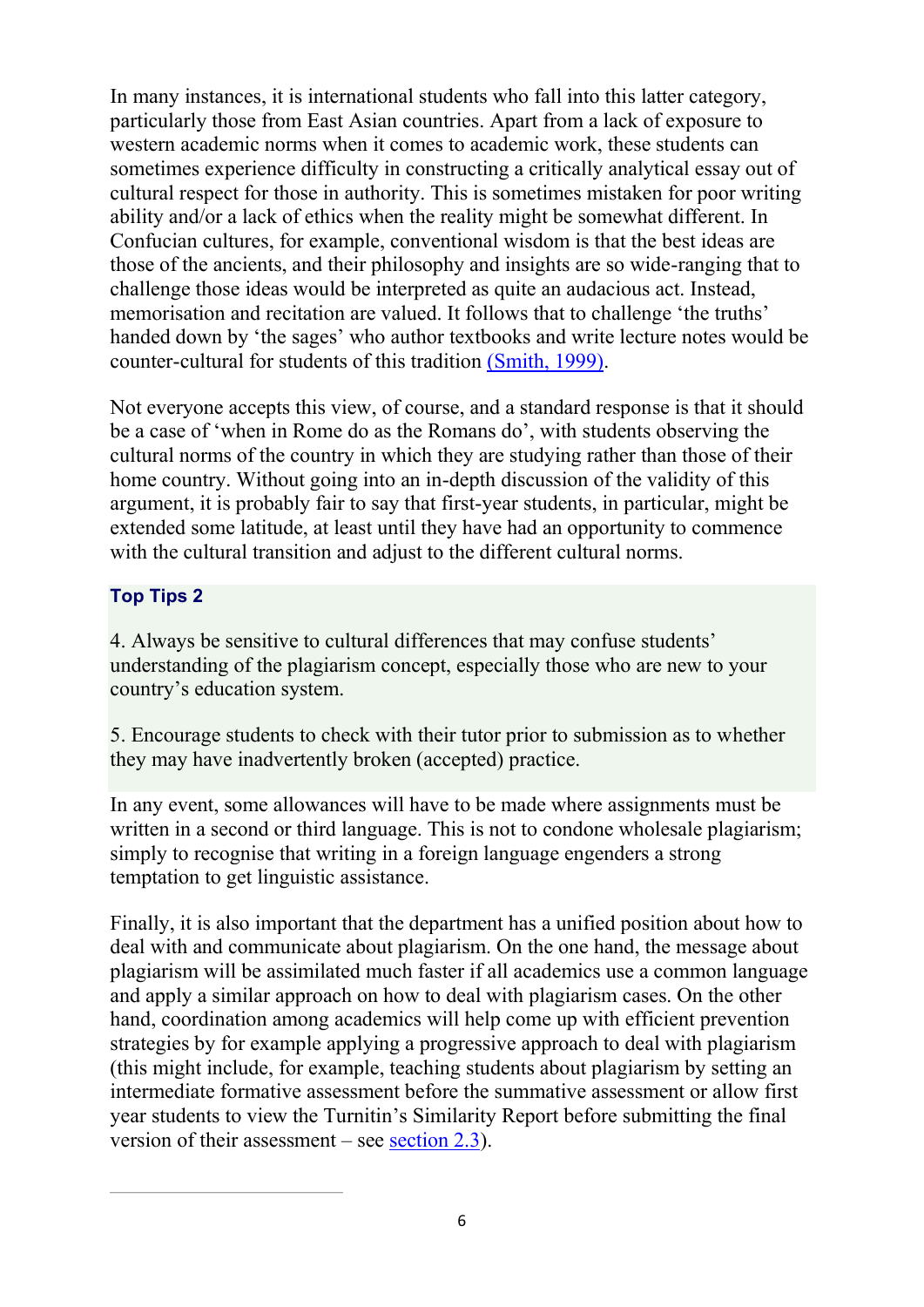[\[i\]](https://www.economicsnetwork.ac.uk/#_ednref1) Many universities now require students to sign 'student contracts' that include specific regulations on cheating, collusion and plagiarism. For an example see University of Leeds student contract web page [http://students.leeds.ac.uk/studentcontract.](http://students.leeds.ac.uk/studentcontract)

[\[ii\]](https://www.economicsnetwork.ac.uk/#_ednref2) When academics set a Turnitin assignment (see [section 2.3\)](https://www.economicsnetwork.ac.uk/handbook/plagiarism_he/23), they can set a threshold minimum numbers of words to be picked up by the similarity report. Setting a high limit (say 7 words) will exclude a large amount of sentences that are not of sufficient length from being considered in the similarity report making it much easier and faster to interpret the results.

### <span id="page-6-0"></span>2.2. The motivations for plagiarism

To some, the increasing incidence of plagiarism in the higher education sector (see [next section\)](https://www.economicsnetwork.ac.uk/handbook/plagiarism_he/23) may be looked upon as perfectly acceptable behaviour. According to author and satirist Stewart Home, plagiarism 'saves time and effort, improves results, and shows considerable initiative on the part of the plagiarist' (cited in [Duguid, 1996\)](https://www.economicsnetwork.ac.uk/refs#Duguid). This line of thinking is predicated upon the notion that there is nothing sinister about the liberal use of other people's ideas. To plagiarise is not to steal another's property, it is simply about the spread of information and knowledge.

Indeed, prior to the eighteenth-century European Enlightenment, plagiarism was useful in aiding the distribution of ideas and, in this sense, can be said to be an important part of western cultural heritage, up to that point in time. One might argue further that, with the new social conditions that have emerged with the widespread use of ICTs, it has once again become an inevitable part of contemporary culture, although for rather different reasons [\(Critical Art Ensemble,](https://www.economicsnetwork.ac.uk/refs#Critical)  [1995\).](https://www.economicsnetwork.ac.uk/refs#Critical) Allied to this is the increasingly results-driven education system, with its associated league tables, as well as the increasingly difficult labour market conditions for graduates, resulting from the UK's wider-access policy for higher education.

Taking a more sceptical view, if we accept that it is typically the academically weaker students who tend to engage in the various forms of plagiarism, it is unlikely that these individuals will, consciously or unconsciously, be part of any crusade to spread information and knowledge. On the other hand, as the statistics cited in the next section would tend to indicate, it cannot be just they who are indulging in unethical practice (unless the majority of students can be described as academically weak!). Why is it, then, that students are resorting to plagiarism in increasingly large numbers?

Irrespective of a student's ability, pressure to plagiarise can emerge because of a variety of influences. These include, for example:

• poor time management skills (a problem often exacerbated because of the increasing competition for students' time arising from the need to work part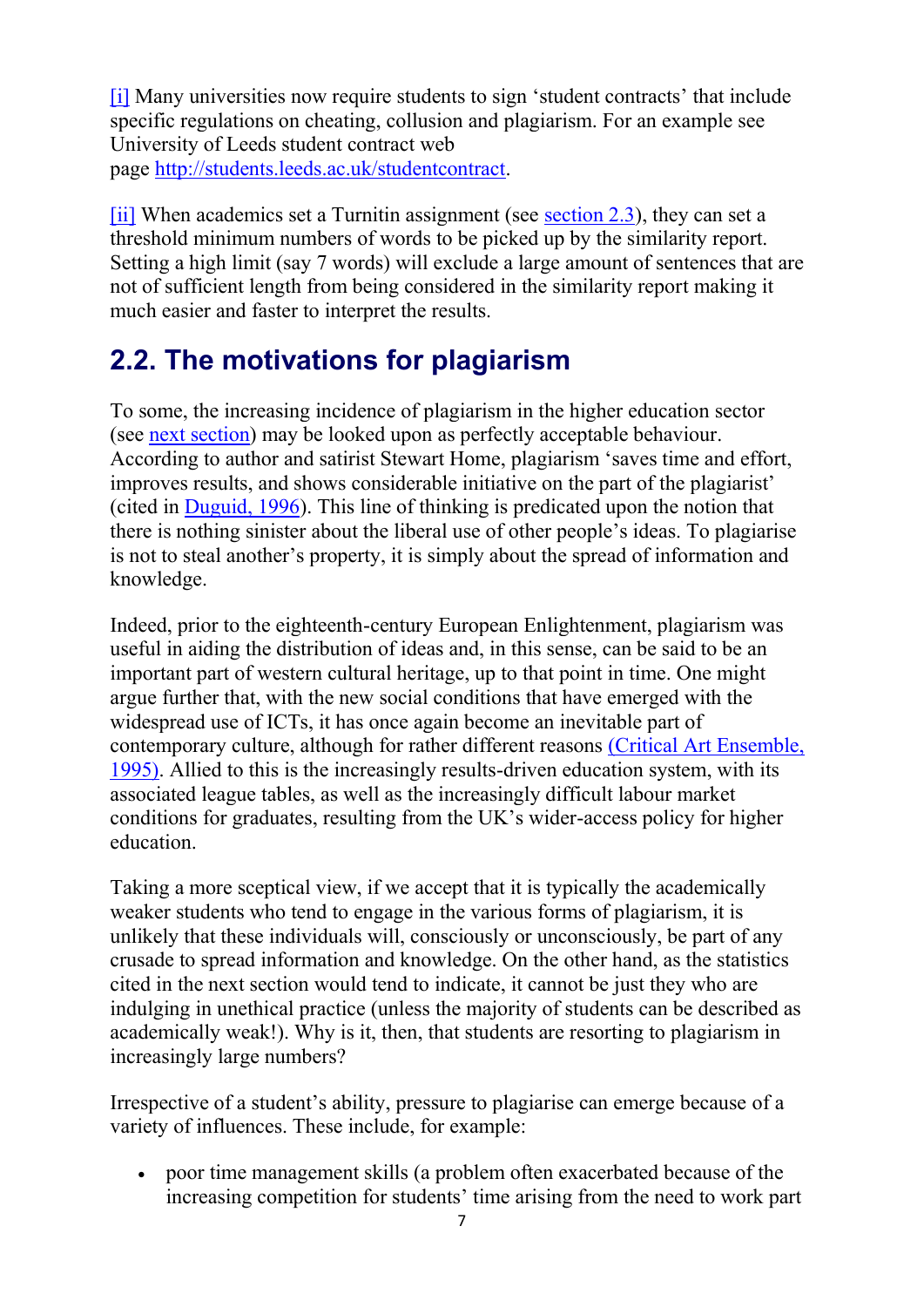time or care for children) and an inability to cope with workload (perhaps as a result of class timetables and the corresponding multiple assessment tasks, with submission deadlines often bunched around the same date);

- a lack of motivation to excel because of a perception that the academic responsible for the class has little enthusiasm for the subject (the students then expending what they consider to be a commensurate amount of effort);
- increased external pressure to succeed from parents or peers, or for financial reasons;
- an innate desire to take on and test the system (particularly if the punishment associated with detection is relatively minor);
- cultural difference in learning and presentation styles where, in some settings, it is considered normal custom and practice to quote the experts without citation [\(Joint Information Systems Committee, 2003\).](https://www.economicsnetwork.ac.uk/refs#JISC)

This is by no means an exhaustive list of the factors that might be considered responsible for the frequency of plagiarism; suffice to say that it is an indicator of the complexity of the issue. Neither do these factors necessarily explain the increasing incidence of plagiarism. Indeed, many, if not all, of those reasons listed above were in existence prior to the dramatic increase in the number of reported cases of plagiarism. The key explanatory variable, it would seem, is the increasing availability of electronic text. It is this, coupled with any of the above motivations that has spawned the seemingly inexorable rise in student plagiarism.

### Top Tips 3

6. Ensure that assessment construction minimises the ease with which plagiarism can be both difficult to resist by the student and difficult for staff to detect (see [section 2.5\)](https://www.economicsnetwork.ac.uk/handbook/plagiarism_he/25).

7. Be flexible in allowing extensions to deadlines if you are convinced that the only alternative would be to receive a plagiarised submission.

8. Overall, consider co-ordinating the timing of assignments in conjunction with other subjects, with a view to avoiding 'peak loading'.

The spate of books on the subject, along with the various websites, media reports, conferences and symposia, is testimony to the amount of intellectual energy currently being dedicated to the topic of internet plagiarism. The major preoccupation is with both *detection* and *deterrence*: detection by resorting to 'fighting fire with fire' using various proprietary and freeware anti-plagiarism packages; deterrence through stressing the importance of education in ethics to ensure that students are not tempted to breach their university honour codes, and through the meting out of stiff penalties to offenders, to send a clear message that plagiarism is behaviour not to be tolerated in any circumstances.

## <span id="page-7-0"></span>2.3. A 'plagiarism epidemic'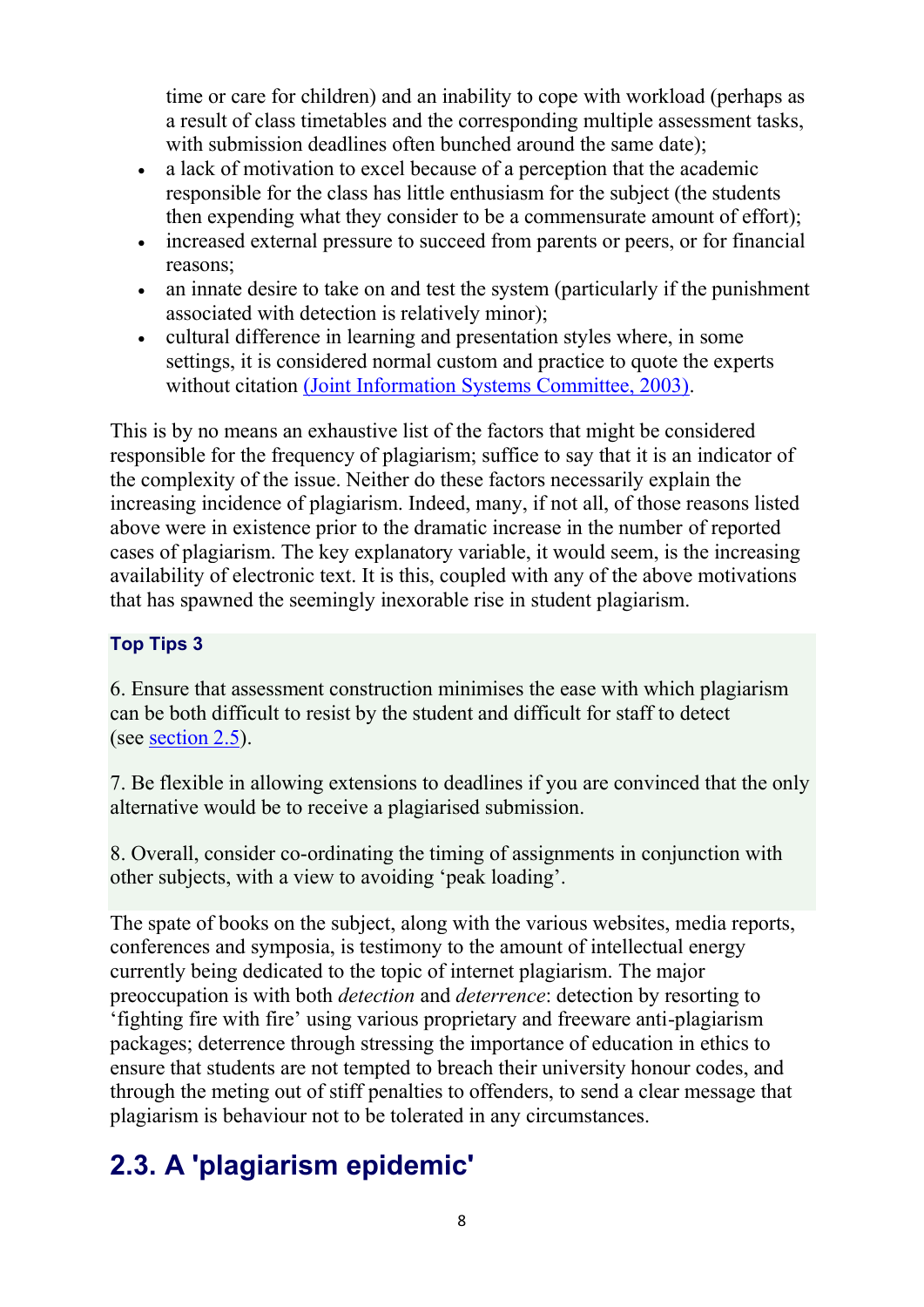If evidence is required of the alarming rise in the incidence of plagiarism, we just have to turn some recent reports in the media. A recent article in *The Times* [\(January 2, 2016\)](https://www.economicsnetwork.ac.uk/refs#Times2016) reported, in an investigation based on more than 100 freedom of information requests, that almost 50,000 students at British Universities were caught cheating over the previous three years. The article also reported a number of other important findings:

- Non-EU overseas students made a disproportionate number of the students caught cheating (Of the 70 universities that provided data from overseas students, those students were involved in 35% of all cheating cases but made up just  $12\%$  of the student body)
- The problem is not limited to undergraduate studies. Almost 20 PhD students (or equivalent) were disciplined for academic misconduct over the previous three-year period.
- 5 cases of impersonation were recorded at one university alone.
- Only about 1% of those found guilty of misconduct were dismissed because of cheating.
- "Freelance academics" charge anything from £10 to £20,000 for coursework answers, dissertations and even an '80,000-word PhD'

This media article led to a very quick response by the Quality Assurance Agency for Higher Education (QAA), the independent body that checks on standards and quality in UK higher education with several policy documents produced in quick succession. First, in February 2016 the QAA Viewpoint alerted universities to the issues of 'paper mills' [\(QAA \(2016a\)\),](https://www.economicsnetwork.ac.uk/refs#QAA2016a) a few months later, in August a full report on custom essay writing services was published on the issue [\(QAA \(2016b\)\)](https://www.economicsnetwork.ac.uk/refs#QAA2016b) and in October 2017 produce a comprehensive guidance document for HE providers [\(QAA \(2017\)\).](https://www.economicsnetwork.ac.uk/refs#QAA2017)

A recent article by [Rigby at al. \(2015\)](https://www.economicsnetwork.ac.uk/refs#Rigby) developed the first empirical investigation of the decision to cheat by university students and found that risk preferring students, those working in a non-native language, and those believing they will attain a lower grade are willing to pay more for an essay and hence are more likely to plagiarize. Furthermore, and perhaps not surprisingly, they also found that the likelihood of a student purchasing an essay and the amount a student is willing to pay for those essays decline as the probability of detection and associated penalty increase. This result partly explains the high incidence of plagiarism found in *The Times* (2016) article. The fact that only 1% of the students caught cheating were expelled from their universities might lead students to believe that, in what concerns plagiarism, crime pays in the end.

The high number of reported cases of plagiarism detected by universities are only made possible by the widespread use of plagiarism detecting software tools, the most widely used of which is Turnitin.

Turnitin is a Web-based platform for management of assignments and feedback, with a built-in check for plagiarism and collusion. It compares each assignment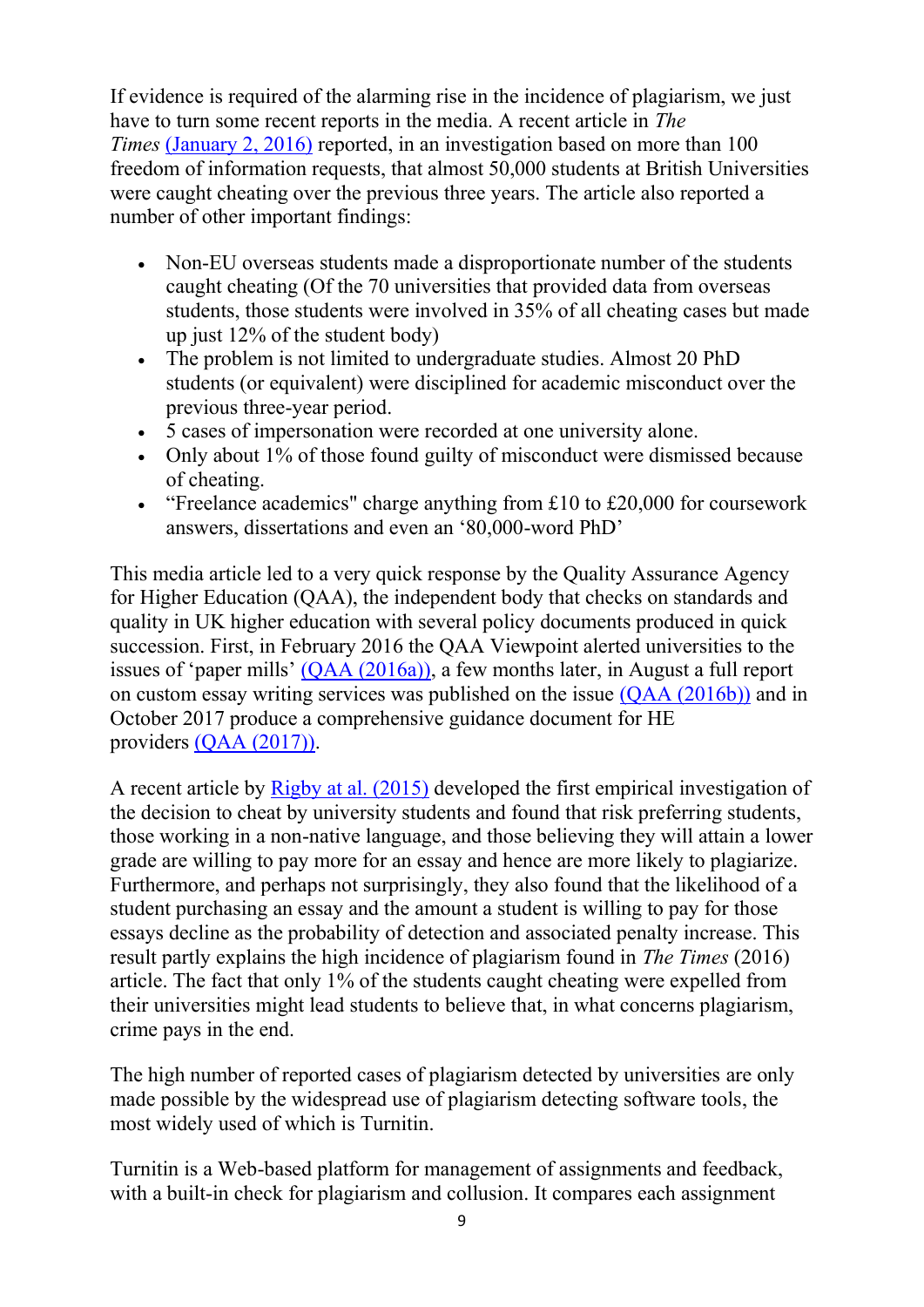with its database of "+45 billion web pages, 337+ million student papers and 130+ million articles from academic books and publications"[\[i\].](https://www.economicsnetwork.ac.uk/#_edn1) For that reason, it is a very effective and powerful tool to prevent collusion among students within the same university, the 'recycling' of parts or the totality of papers by students in different modules, students 'sharing' the same paper at different universities and the outright copy and paste plagiarism from materials available online.



Figure 1 below shows an example of an originality report.

Figure 1: Example of originality report in Turnitin (click to expand)

Detecting plagiarism using Turnitin can be very time consuming and complex [ii]. A high similarity score does not immediately imply that plagiarism or collusion was committed as it can be the result of the sum of many similarity matches of small, commonly used expressions. Another complication is that the software can be manipulated by students if they are allowed to see their similarity reports and resubmit their work by, for example, changing the occasional word in a sentence to make the software filters ignore the similarity. Allowing students to see the originality report in their work prior to submission can be a very useful tool to teach students about plagiarism as well as safeguard academic integrity but this is not without its dangers.

Figure 2 shows an example of plagiarism in Turnitin. Although many small similarities with other work are found, which is to be expected, there is one match that accounts for a very large amount of similarity (38%) and most of this comes from entire paragraphs being copied and pasted directly into the assignment. Further investigation (as well as proof of the plagiarism) can easily be made by clicking on each match on the match overview panel, which will take you to the original source of the text. Sometimes that source is not publicly available (e.g. paper submitted by a student at another university) and in these cases the academic will need to ask for permission request to the author's instructor to see the original paper.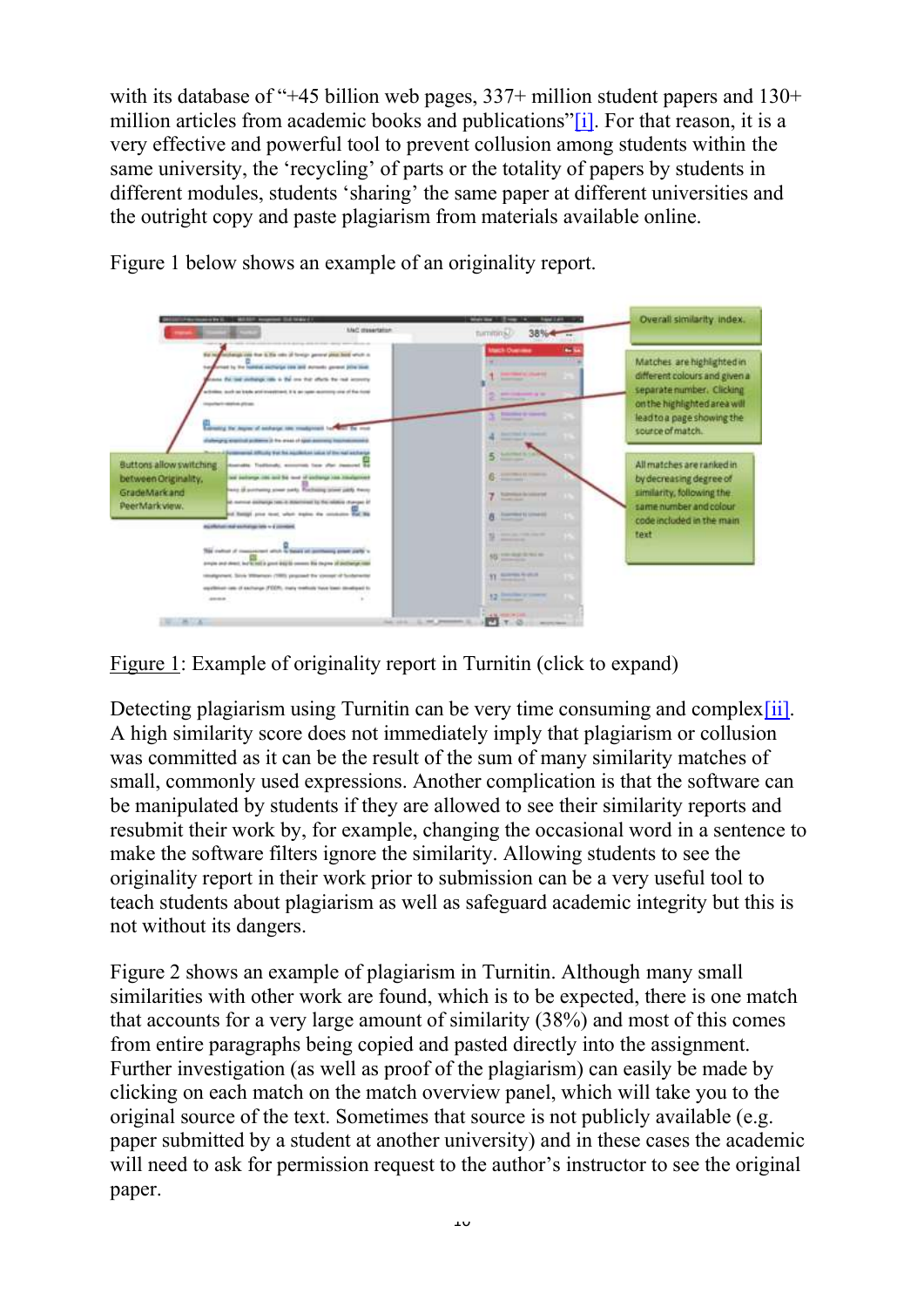|                                                                                                                                                                                                                                                                                                               |   | Match Overview                                              | <b>Bo Se</b> |
|---------------------------------------------------------------------------------------------------------------------------------------------------------------------------------------------------------------------------------------------------------------------------------------------------------------|---|-------------------------------------------------------------|--------------|
|                                                                                                                                                                                                                                                                                                               |   | 39 matches                                                  |              |
| even when choices one anonymous and have no impact on own poyoffs. Subjects also flow higher<br>spinions of members of their own group." Waerlof & Kramps, 2000, p. 7315                                                                                                                                      |   | Submitted to University.<br><b>During page</b>              | 38%          |
| Group membership also had an impact on social copistion and perceptions (Claims, Haslam, &<br>Turner, 1994). Furticipants would describe the in-group and its members more favourably than the<br>evil group. Even with no knowledge about the groups, participants saw in-group members as more              |   | wes agorapitatet eu                                         | 1%           |
| kind and fair than not-group members. Yv-group favourition persisted even after the artistrary<br>nature of the groups and unstanties of all the individuals had been explained (Brewer & Sivot) 1978)<br>and even after participants had been told that groups had been assigned candidate, to three studies |   | pluis huji ac il<br><b>BRANDER BEARS</b>                    | < 1%         |
| Student opper<br>Submitted to University of Exeter                                                                                                                                                                                                                                                            |   | WAY COUNSEL WILL<br><b>House Associat</b>                   | < 1%         |
| Because submitted papers remain the intellectual property of their authors, instructors, and respective                                                                                                                                                                                                       |   | Couts-Ford, Joan, and<br><b>PLAN AND</b>                    | 1%           |
| institutions, we are unable to show you the content of this paper at this time. If you would still like to view<br>this paper, please click on the institution name above to submit a permission request to the author's                                                                                      | 6 | Andlew Clame, "Slake,                                       | 1%           |
| instructor.<br>of others' actions and the actions of third parties can also generate penistent changes in these                                                                                                                                                                                               |   | MOSES SHAYO, "A Mo.                                         | 1%           |
| payoffs. Whilst some people can choose their identity, for others the chosen's prescribed for them.<br>This choice, or lask of choice, of different electrics can affect a person's economic behaviour; the<br>greater the extent of social exclusion, the greater the chance of the individual channing      | 8 | www2.warrwick.ac.uk<br><b><i>Internet Assets</i></b>        | 1%           |
| remunerative activities. Finally they find that secue categories and behavioural presintations are not<br>foed and car be changed, which would affect identity based preferences (Akertaf & Kranton, 2000).                                                                                                   | 9 | DROWEL 3/100 4:000<br>Imprest Auction                       | 1%           |
| 2.7481<br>Ferchtman and Greeny (2001) look at the impact that ethnic identity has no discremention.                                                                                                                                                                                                           |   | <b>CENTRICA MORTINGS EDIT</b><br><b>Important Associate</b> | 1%           |

Figure 2: Example of plagiarism in Turnitin (click to expand)

[\[i\]](https://www.economicsnetwork.ac.uk/#_ednref1) Source: [http://www.turnitinuk.com/en\\_gb/features/originalitycheck/content](http://www.turnitinuk.com/en_gb/features/originalitycheck/content)

[\[ii\]](https://www.economicsnetwork.ac.uk/#_ednref2) Turnitin has recently introduced a new system, which they called 'Feedback Studio'. Although the layout changed slightly with the introduction of 'layers', the functionalities available remain the same.

## <span id="page-10-0"></span>2.4. The tip of the Iceberg? The 'Paper Mills' problem

Plagiarism detection, with software tools like Turnitin, is used widely at British universities and extremely useful in detecting what can be called 'type-1 plagiarism'[\[i\]:](https://www.economicsnetwork.ac.uk/#_edn1) the act of copying and pasting materials available online. These applications seem impotent, however, to detect Type-2 plagiarism or the use of bespoke essay-writing services or 'essay mills' – businesses that make up arguably one of the most successful internet industries after pornography and gambling. Indeed, as *The Economist* observed in the aftermath of the dotcom crash, these cheat sites are one of the few dotcom business models that continue to prosper [\(Anon., 2002\).](https://www.economicsnetwork.ac.uk/refs#Economist2002)

Some sites rely on advertising revenue and supply services free-of-charge or facilitate exchange (students submitting a paper and getting one in return). In most cases, however, it is fee-for-service. Students can purchase pre-written or commissioned papers, and while the format varies slightly from one operator to another, customers can pay anywhere from "several hundred pounds for a single essay to £6,750 for a PhD dissertation" [\(Khomami \(2017\)\).](https://www.economicsnetwork.ac.uk/refs#Khomami)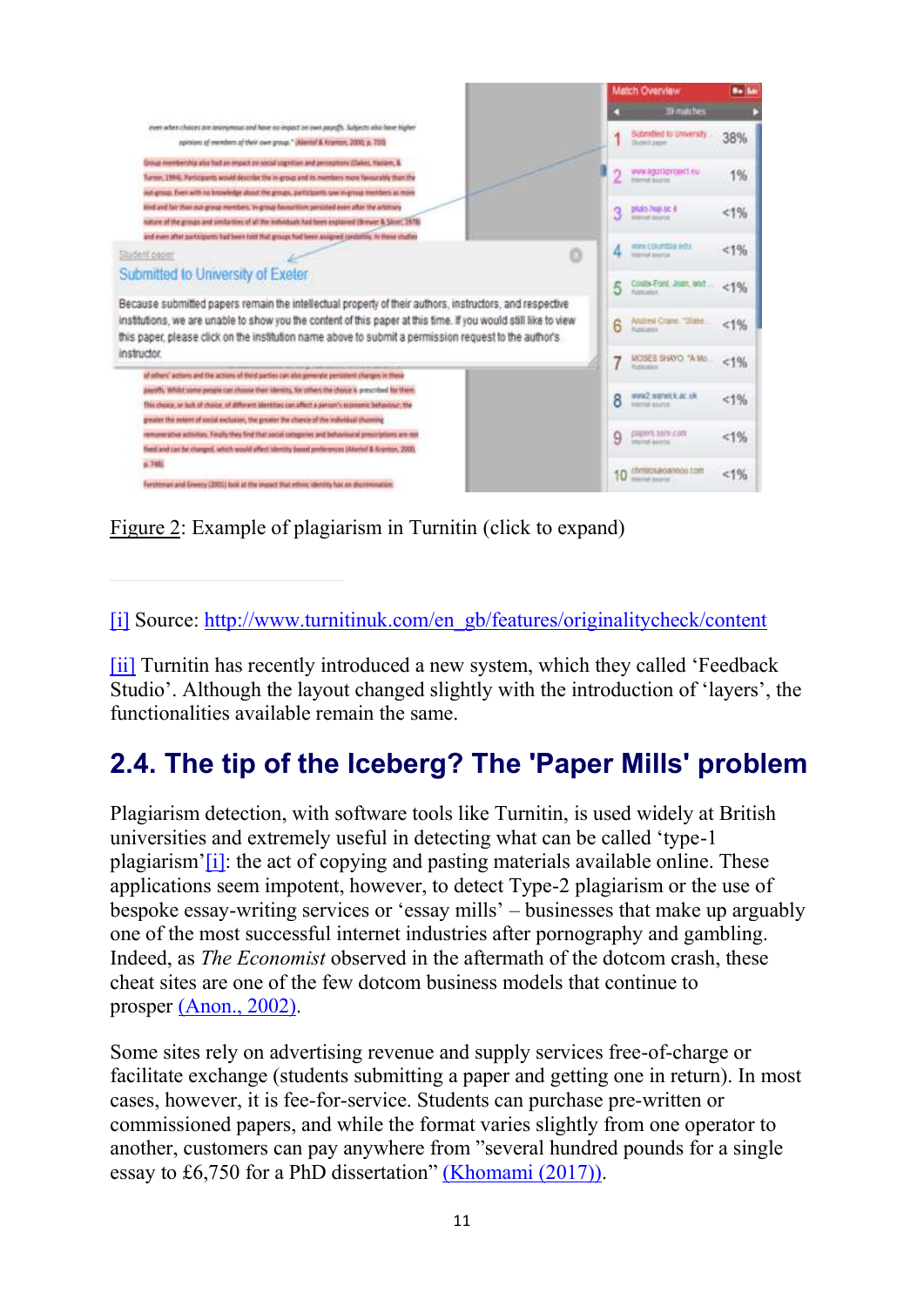The most professionally looking UK-based sites, like for example, oxbridgeessays.com or ivoryresearch.com, offer a very wide variety of products for students at every level of study.

Figure 3 below shows an example where clients can choose from different levels of study from A-Levels to Postgraduate studies (help with "PhD proposal, title creation or individual chapters" of a PhD dissertation are also available but require speaking to an 'academic consultant') and a drop down menu choice of specialized topics within each discipline.

| LE OxbridgeEssays | <b>CHOCK</b><br><b>BEFFICES</b>                                                                                          | HORTENDOS AQ: [8] Avex |
|-------------------|--------------------------------------------------------------------------------------------------------------------------|------------------------|
|                   | <b>CO</b><br><b>January Co.</b>                                                                                          |                        |
|                   | Get started on your project<br>If takes along himself to minimi in place an order. Policy the suspicions and if you have | W)                     |
|                   | 1. Choose your level of study:                                                                                           |                        |
|                   | in Lincoln<br>118<br>HH.<br><b>Links painter</b><br>Users                                                                |                        |
|                   | 2. Which subject?                                                                                                        |                        |
|                   | If you don't see your subject you to a fan, you can type it in                                                           |                        |
|                   | Externist                                                                                                                |                        |
|                   | Elektronica<br>Assian Bronumus<br><b>Regional Elementary</b><br><b>Banker Bosniernice</b>                                |                        |
|                   | Aprumuse Evenement<br>transiele Danmie<br><b>Management</b>                                                              |                        |
|                   | <b><i>Unimoral</i></b><br>Soverence                                                                                      |                        |

Figure 3: Booking a 'Project' (click to enlarge)

Although these type of companies invariably have a disclaimer that their products are "intended solely for the purpose of inspiring that client's own work through giving an example of model research, writing, expression and structuring of ideas" (OxbridgeEssays, terms and conditions), it is clear that the business model is directed at providing students with "100% original and plagiarism Free" papers.

Figure 4 shows the options available to clients when booking a project. The variety of types of products is amazingly large and clients can buy bespoke pieces of work that include not just essays and full dissertations but also presentations, dissertation proposal, literature reviews, critical reviews, among others.

Clients can even specify what grade boundary they are after (from 2:2 to 'Upper 1<sup>st</sup>), chose the date of delivery in an airline-style booking site where prices change according to the date of delivery, have a 'money back guarantee' (e.g. UKessays.com) and generous discounts (e.g. BuyEssays.co.uk provided a 20% discount to all customers at the time of writing this chapter).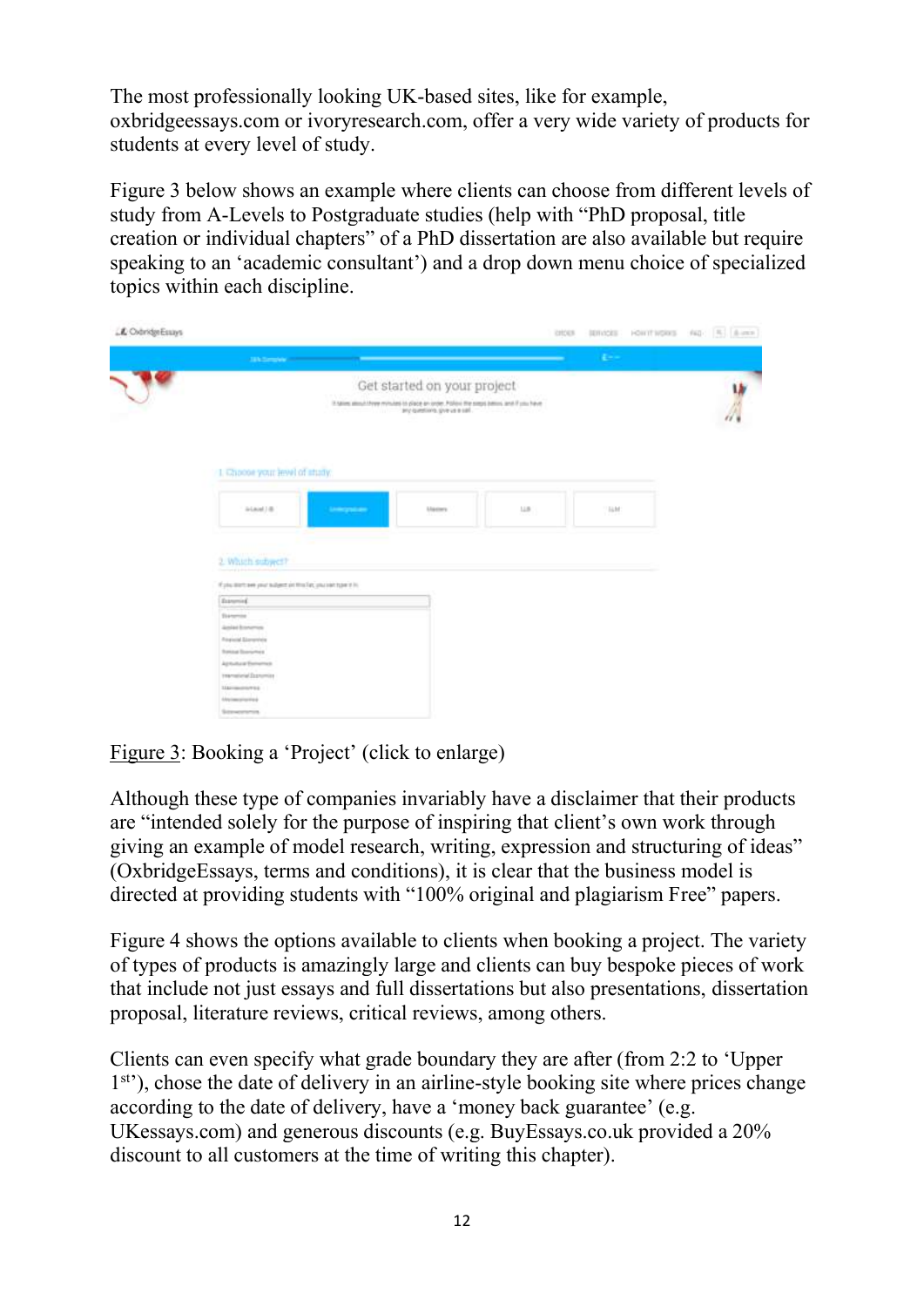The example presented in Figure 4, shows the prices for a full undergraduate dissertation, for a 'standard 2:1 (60-64%) over a month period. Depending on the urgency prices over that period vary from £245 (3 days) to £160 (90 days). If the grade boundary is instead chosen to be 'Upper  $1<sup>st</sup> (75\%+)$ ' the prices range from £525 (3 days) to £345 (90 days).

The providers link clients to writers that are recent graduates from the same or similar institutions or even a "network of some of the finest academic writers in the UK and beyond" (OxbridgeEssays.com, How it Works) and therefore are very familiar with the each university's requirements for assessment.

| <b>B2N Complete</b>                          |                                                                  |                                 |                                                   |                                   |                               | $B \rightarrow B$                      |
|----------------------------------------------|------------------------------------------------------------------|---------------------------------|---------------------------------------------------|-----------------------------------|-------------------------------|----------------------------------------|
| 3. Work required                             |                                                                  |                                 |                                                   |                                   |                               |                                        |
| $O$ Essay                                    |                                                                  | O Coursework                    |                                                   | O Report                          | C Essay plan                  |                                        |
| C Presentation                               |                                                                  | O Model exam answer             |                                                   | C) Literature review              | O Ottical review              |                                        |
| O Dissertation title creation                |                                                                  | O Dissertation proposal         |                                                   | Full dissertation                 |                               | O Dissertation chapter                 |
| Nambel of Horiza<br>1000                     | 4. Number of words & grade desired<br>Deamed grade<br>22/30-0910 | Standard 21 (60 64h)            |                                                   | Upper 2:1 (65-60%)                | 1st Class (70-74%)            | Upper Tel: (75%4)                      |
| 5. Delivery date                             |                                                                  |                                 | August / September<br>Tuesday                     |                                   |                               | Calc 444 207 391 9032                  |
| Saturday.<br><b>SH</b>                       | Sunday<br>$\mathbb{R}$                                           | Monday<br>tapi                  | Tot                                               | Wednesday<br>Vist                 | Thuraday<br>$\overline{\sim}$ | <b>Priday</b><br>$2\pi$                |
| 5<br><b>Slot Aviscatile</b>                  | 6<br><b>Michael Advertising</b>                                  | 7<br>ns                         | 8<br>œ                                            | 9<br>信道                           | 10<br>1333                    | 11<br>nm                               |
| $=$<br>12                                    | <b>Sec.</b><br>13                                                | <b>SAM</b><br>14                | Tue<br>15                                         | Yout<br>16                        | Thu<br>17                     | $2\pi$<br>18                           |
| <b>Six Analysis</b>                          | The Amelons                                                      | 的话                              | fiffs                                             | 605                               | 仰移                            | 675                                    |
| $\sim$<br>19<br>Suc Australia                | tur.<br>20<br>Not demittable                                     | tain.<br>21<br>£175             | Tue.<br>22<br>675                                 | Yout<br>23<br><b>EDS</b>          | thu.<br>24<br>0.75            | $\alpha_{\rm C}$<br>25<br>025          |
| 26<br><b>SEN AVAILABLE</b>                   | be.<br>27<br>Stat Annibilitie                                    | tutori.<br>28<br>cm             | Tue<br>29<br>cm                                   | <b>Wild:</b><br>30<br><b>King</b> | The<br>31<br>670              | $\sigma_{\rm{III}}$<br>1<br><b>CUN</b> |
| <b>Date</b><br>$\overline{2}$<br>Sid Ambiela | by.<br>3<br><b>SULFINGER</b>                                     | Definersalim<br>60 Days<br>4370 | Dehierschn<br>90 Days<br>680<br><b>Bast Halve</b> |                                   |                               |                                        |

Figure 4: Choosing a delivery date and a classification (click to enlarge)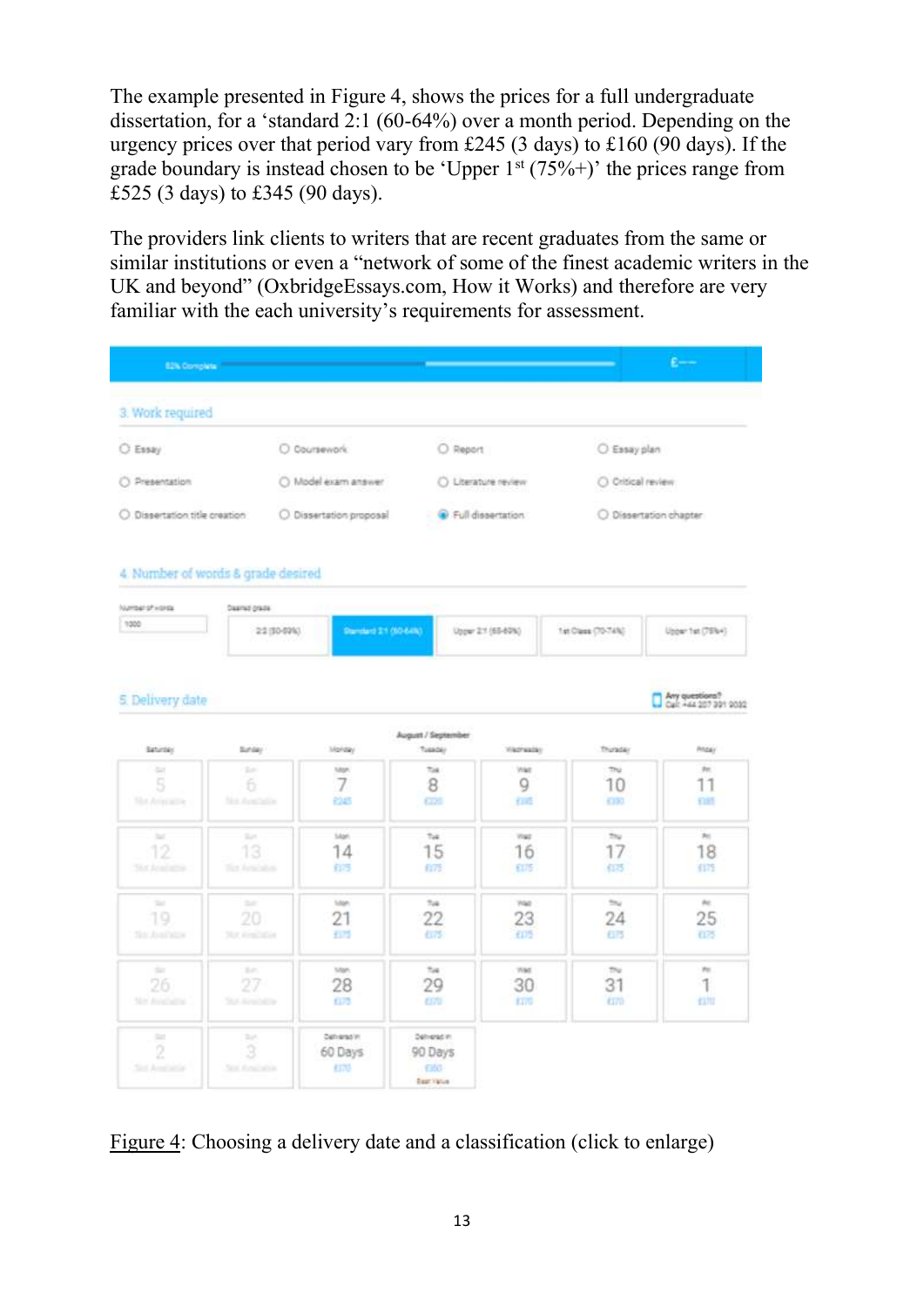The service also typically includes 'Upgrade Options'. Figure 5 shows an example where clients can ask for alterations (from a standard 10 days for an additional £16 to an unlimited alterations period for an additional £64), an 'essay development plan' that explains in detail "how the academic produced your model 'essay' with a clear breakdown of how you are able to further develop the work from their guidance." A 'revision guide' is also available that provides "additional revision sheets summarising the topics and arguments covered within your delivered work." all of which would, arguably, be invaluable if the client was asked to give a presentation or a viva.

| Crystalasmamus                                                                                                                                                                                                                |                                                                                                                                                              |         |
|-------------------------------------------------------------------------------------------------------------------------------------------------------------------------------------------------------------------------------|--------------------------------------------------------------------------------------------------------------------------------------------------------------|---------|
| Reference style:<br><b>Iner Bancles</b><br>Hansid<br>Collared Information w                                                                                                                                                   |                                                                                                                                                              |         |
|                                                                                                                                                                                                                               |                                                                                                                                                              |         |
| Alterations Period.<br>Betanut your advertising particle to be asked to request of anyons for a longer time.                                                                                                                  | Revision Guide<br>Additional receiving abouts aumonariaing the topics and arguments covered within your                                                      |         |
| <b>Standard 10 Days</b><br>٠                                                                                                                                                                                                  | distributorial in term.                                                                                                                                      |         |
| 4218<br>O Extend to 20 Days                                                                                                                                                                                                   | <b>G</b> None                                                                                                                                                |         |
| O Extend to 80 Days<br>$+232$                                                                                                                                                                                                 | $0.1584\text{ }\mu$                                                                                                                                          | 42.67   |
| 4264<br>O Unimited Atlentions Period                                                                                                                                                                                          | C 2504444                                                                                                                                                    | $-1550$ |
|                                                                                                                                                                                                                               | Speak with your academic                                                                                                                                     |         |
| Essay Development Plan<br>The executive demancy many plan explains in installant put the first three dealership produced your<br>model telepi with a clear breaktown of how you are allie to further several the kontribution | Source: Http://www.acupernic- over the phone or Skyte - about your project before they alant.<br>an ance you have no nevel that model and want to go stepen. |         |
| that pulparios.                                                                                                                                                                                                               | <b>Q</b> Norw                                                                                                                                                |         |
| <b>B</b> None                                                                                                                                                                                                                 | C Planning Call Extra 30 minutes)                                                                                                                            | -252    |
| 7. Upgrade your project<br>O 600 Word Plan (Recommended for essays/bourse-rold)<br>$-2122$                                                                                                                                    | O Followed (up to 45 minutes)                                                                                                                                | $-271$  |

Figure 5: Some Upgrade Options (click to enlarge)

While accurate statistics are not always easy to obtain given the dynamism of the industry, cursory perusal of the websites of the leading companies would suggest that, taken together, these sites are likely to receive visitor numbers running into millions each week. StudyMode.com, for example, a company founded in 1999 boasts that it is "self-funded and expanding daily, (…) serves more than 2 billion pages per year to students all over the world."

The growth in this industry is surprising given the lack of guarantees clients get. If a client finds herself out of pocket because the company fails to supply the order or gets a grade that is lower than the one she paid for, it will be hard to complain without exposing herself as a cheat.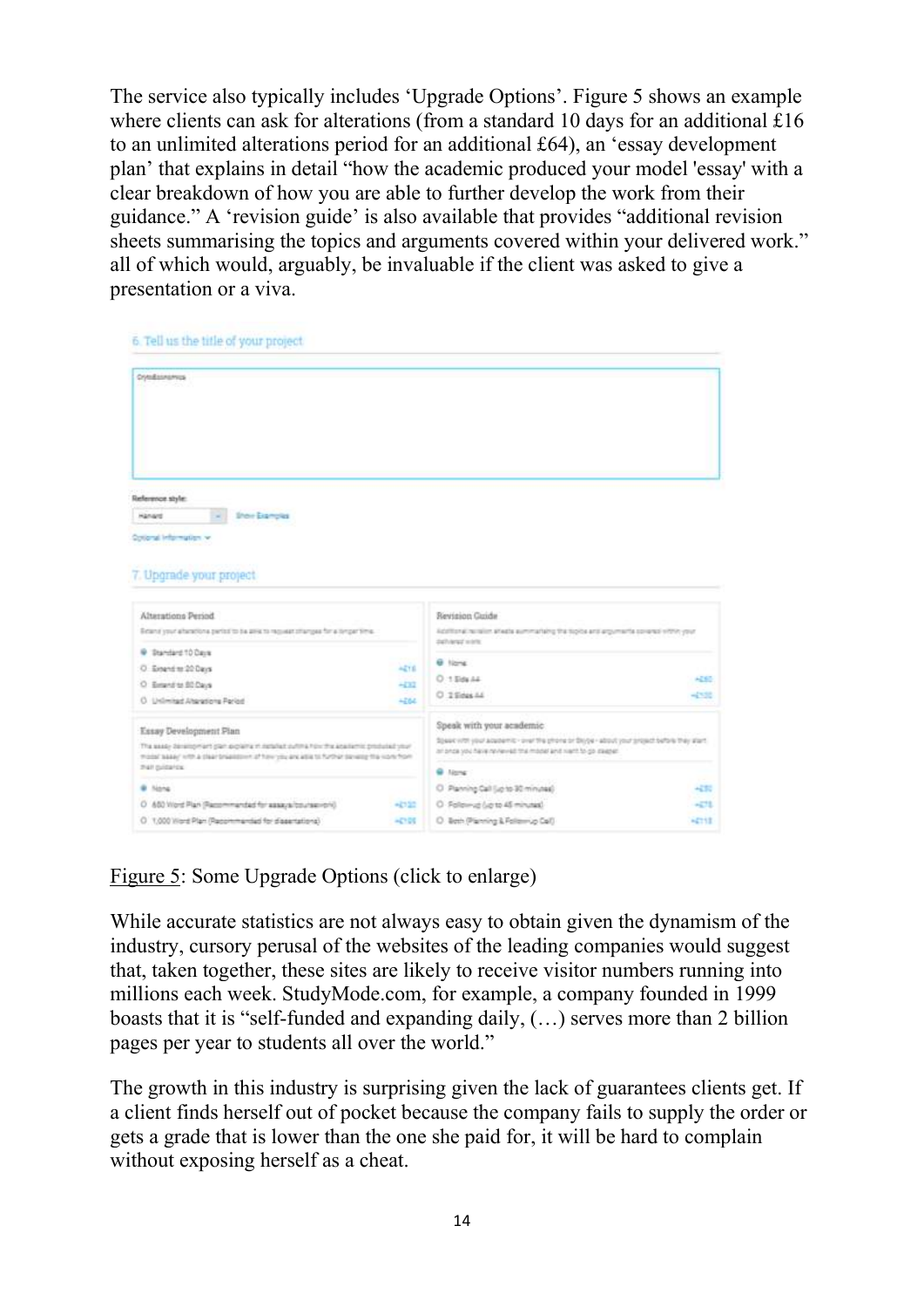"[O]nline forums are full of complaints about essays arriving peppered with spelling mistakes, arguments that don't match pre-approved propositions and – the most common grievance – results that don't match the promised grade." [Potts](https://www.economicsnetwork.ac.uk/refs#Potts)  [\(2012\)](https://www.economicsnetwork.ac.uk/refs#Potts)

[Potts \(2012\)](https://www.economicsnetwork.ac.uk/refs#Potts) reports one of those cases where a client did not receive her essay on time and was informed by the supplier that she could not get a refund but could claim a discount off the next purchase she made with them. The essay never arrived and she was £200 out of pocket.

Given these developments, it is not surprising that a large volume of literature has emerged in the last few years focusing on the subject of plagiarism in the higher education sector. The rise of 'paper mills' seems to be increasing plagiarism to truly epidemic proportions, raising serious concerns among universities and governments.

The UK universities minister Jo Johnson stated recently that "this form of cheating is unacceptable and pernicious. It not only undermines standards in our world-class universities, but devalues the hard-earned qualifications of those who don't cheat". He urged the sector to implement "strong policies and sanctions to address this important issue in the most robust way possible"[\[ii\].](https://www.economicsnetwork.ac.uk/#_edn2)

[\[ii\]](https://www.economicsnetwork.ac.uk/#_ednref2) [http://www.qaa.ac.uk/newsroom/cheating-in-higher-education-new-guidance](http://www.qaa.ac.uk/newsroom/cheating-in-higher-education-new-guidance-on-prevention)[on-prevention](http://www.qaa.ac.uk/newsroom/cheating-in-higher-education-new-guidance-on-prevention)

## <span id="page-14-0"></span>2.5. Deterring and preventing 'Type-2' plagiarism

Various strategies can be employed by academics to police plagiarism, ranging from simple Web search techniques used by individual lecturers, to the employment of easy-to-use freeware capable of tracking plagiarism between cohorts of students, as well as to quite elaborate systemic approaches involving the engagement of commercial plagiarism detection companies as described in [section](https://www.economicsnetwork.ac.uk/handbook/plagiarism_he/24)  [2.4.](https://www.economicsnetwork.ac.uk/handbook/plagiarism_he/24)

Detecting type-2 plagiarism, the production of bespoke essays by professional staff, is a much harder, time consuming task and very difficult to prove in most cases. As discussed above, 'paper mills' employ experienced professionals (in fact, some paper mills boast having established academics working for them) to produce tailored and completely original work which for that reason is not detectable via the plagiarism detection software. Academics might find themselves reading assignments that are out-of-character for a specific student (because the quality of work is higher than the typical grades the student gets, or the assignment uses

[<sup>\[</sup>i\]](https://www.economicsnetwork.ac.uk/#_ednref1) The terms type-1 and type-2 plagiarism were assigned to Geoffrey Alderman of the University of Buckingham in *[The Times](https://www.economicsnetwork.ac.uk/refs#Times2016)* (2016) article.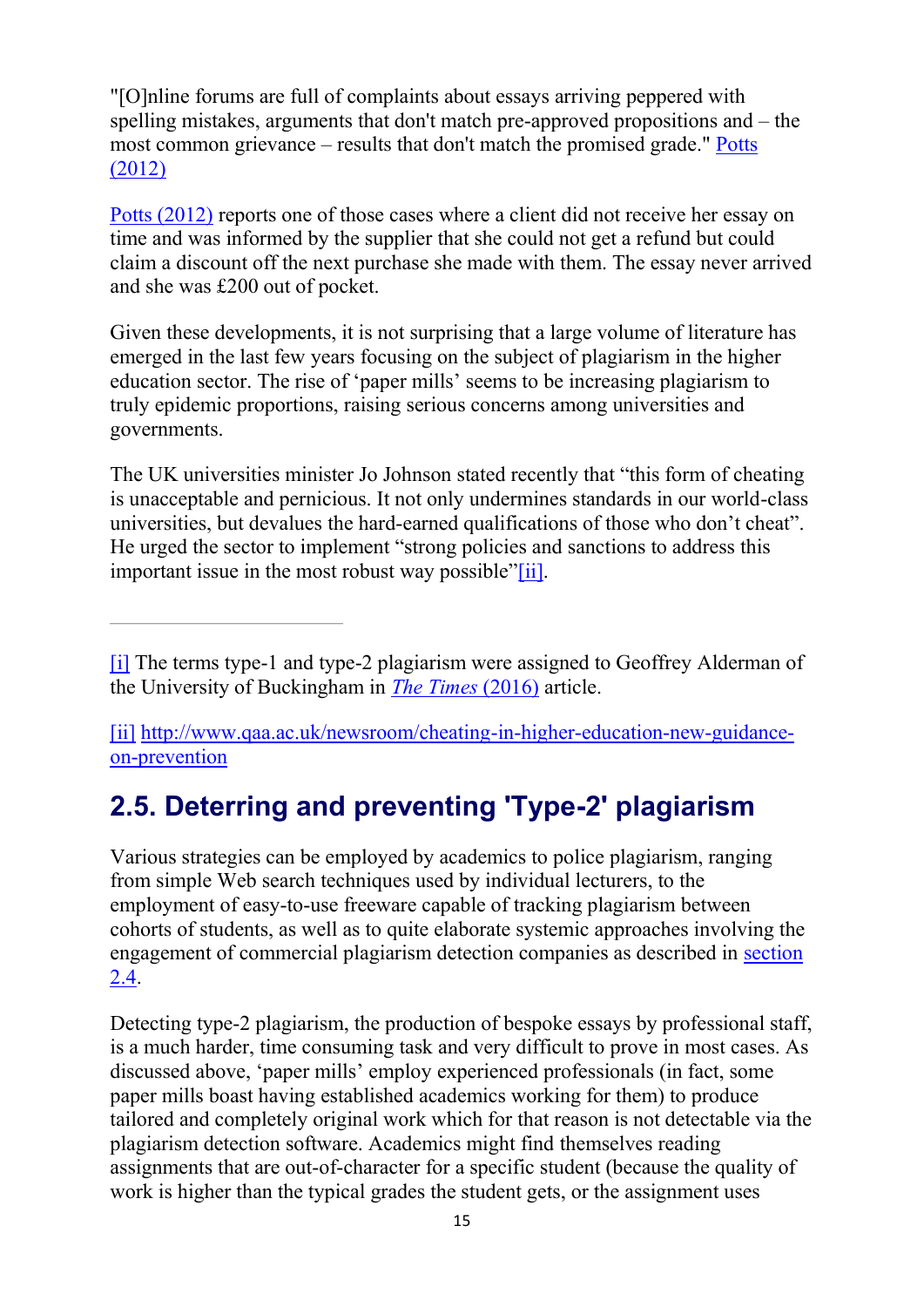colloquialisms that are unlikely to be known of certain groups of students) but given that the academic has burden of proof, the punishment of this practice might not always be forthcoming.

This explains why in recent years, the attention seems to be turning to developing software applications that detect plagiarism through the use of stylometry – the application of the study of linguistic style to determine the authorship of (mostly written) works. Software applications that use stylometric analysis basically study measurable features of literary style, such as sentence length, vocabulary richness and use statistical tools to identify variations in the frequency of words, word lengths, word forms, that suggest different authorship and hence plagiarism. Although these products are still in a developing stage, academics are very hopeful that these applications will assist with the detection of completely plagiarized works, bought from *Paper Mills[\[i\]](https://www.economicsnetwork.ac.uk/#_edn1)*.

### Top Tips 4

9. Familiarise yourself with the various plagiarism detection software packages and develop an efficient rubric for checking your submissions.

10. Consider forming detection 'teams' with a view to providing an efficient division of labour and guidelines for best practice.

11. Remain open-minded at all times.

While most universities around the world rely on their publicly stated policies and procedures (including honour codes and student contracts) to act as a deterrent to any student contemplating plagiarism, their publication alone is unlikely to cut any sway with would-be plagiarists. Even universities that are committed to eradicate plagiarism must be aware that approaches that "focus on eradication rather than minimisation of plagiarism can be impractical, prohibitively expensive and even harmful to the learning environment" [\(QAA \(2017\)\).](https://www.economicsnetwork.ac.uk/refs#QAA2017)

Given that chances of detection of type-2 plagiarism are painfully low (as evidenced by the extremely low rates of punishment – see [section 2.3\)](https://www.economicsnetwork.ac.uk/handbook/plagiarism_he/23), the way to avoid type-2 plagiarism must be through prevention.

Prevention may be associated with the creation of an environment where students never feel motivated to plagiarise or where engaging in plagiarism becomes very costly and extremely difficult, making it a less attractive practice to engage on.

### Top Tips 5

12. Create an explicit focus on *learning outcomes* – students need to see the point of what they are doing.

13. Design assessments that motivate students on the basis of the quality of their learning and the *generic skills* they acquire rather than the content they memorise.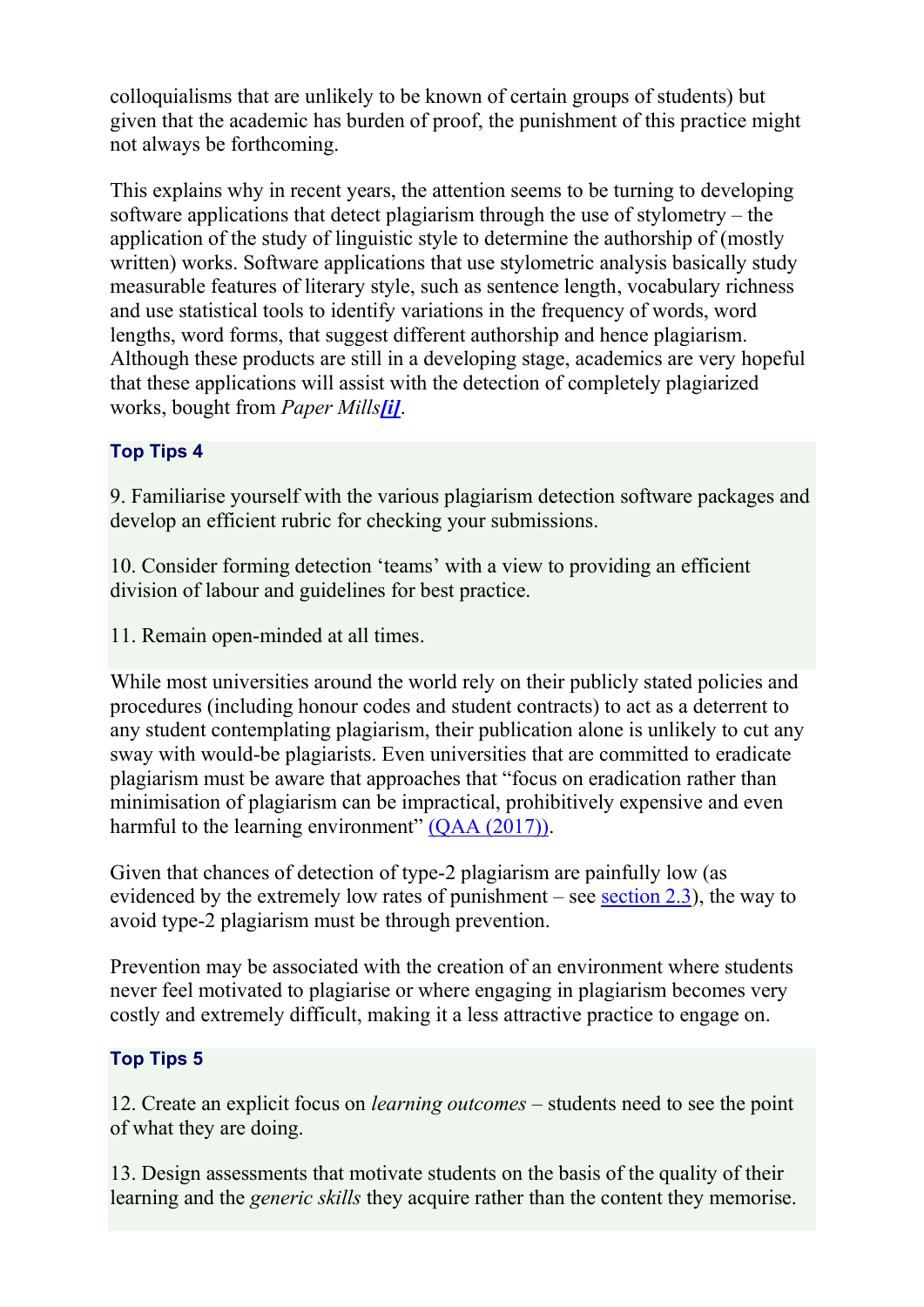14. Design assessments where the learning experience is truly *authentic*, suitably contextualised, completed within a suitably limited time period and as *specific to the university course unit* as possible.

15. Encourage students to role-play and 'suspend disbelief' in assignments, so that they develop a much greater empathy for the subject matter (Chancellor of the Exchequer, CEO, etc.).

16. Include the mandatory use of assignment cover sheets that incorporate signed declarations of originality.

17. With an assignment that is to be submitted electronically, use pop-up confirmations about the conditions that a student is agreeing to when they upload their assignment.

The ability to analyse problems critically is not in abundance among those who elect to plagiarise material from the internet or from their peers, and as the discussion in the sections above demonstrates, the policing of this kind of activity can be a time-consuming and expensive business.

Formal tuition in the art of critical thinking is certainly a way forward, but this will not be time well spent if, subsequently, students are not presented with adequate opportunity to *apply* this important generic skill. All too often, assignments and examination questions are set that encourage the reproduction of content knowledge rather than critical appreciation of that content knowledge. Generally speaking, this tends to be a reflection of module design that is driven primarily by content considerations and where assessment is very much of an afterthought, rather than the other way around. In short, to be effective, assessment must be *authentic*: it must mean something to the student, so it will engage them and add value to their skill set.

As scholars such as [Ramsden \(1992\)](https://www.economicsnetwork.ac.uk/refs#Ramsden) have argued, the quality of students' understanding is intimately related to the quality of their engagement with learning tasks. Setting tasks that test their memories or their ability to reproduce content material is not particularly engaging, and this is precisely what many assessment items require – the same assessment items that, coincidentally, lend themselves very well to cutting-and-pasting techniques.

A pertinent question to ask is whether students are entirely to blame for the plagiarism problem that plagues our universities. The study conducted by [Ashworth](https://www.economicsnetwork.ac.uk/refs#Ashworth) *et al.* (1997) would suggest not. They conclude that cheating might be looked upon as a symptom of some general malaise. They found that students felt alienated from teaching staff because of their demeanour and their lack of contact with students. Assessment tasks that fail to engage students are a symbol of this gap between students and lecturers, and in the absence of any basic commitment on the part of the student that the work they are doing is significant, there is no moral imperative to refrain from plagiarism or cheating.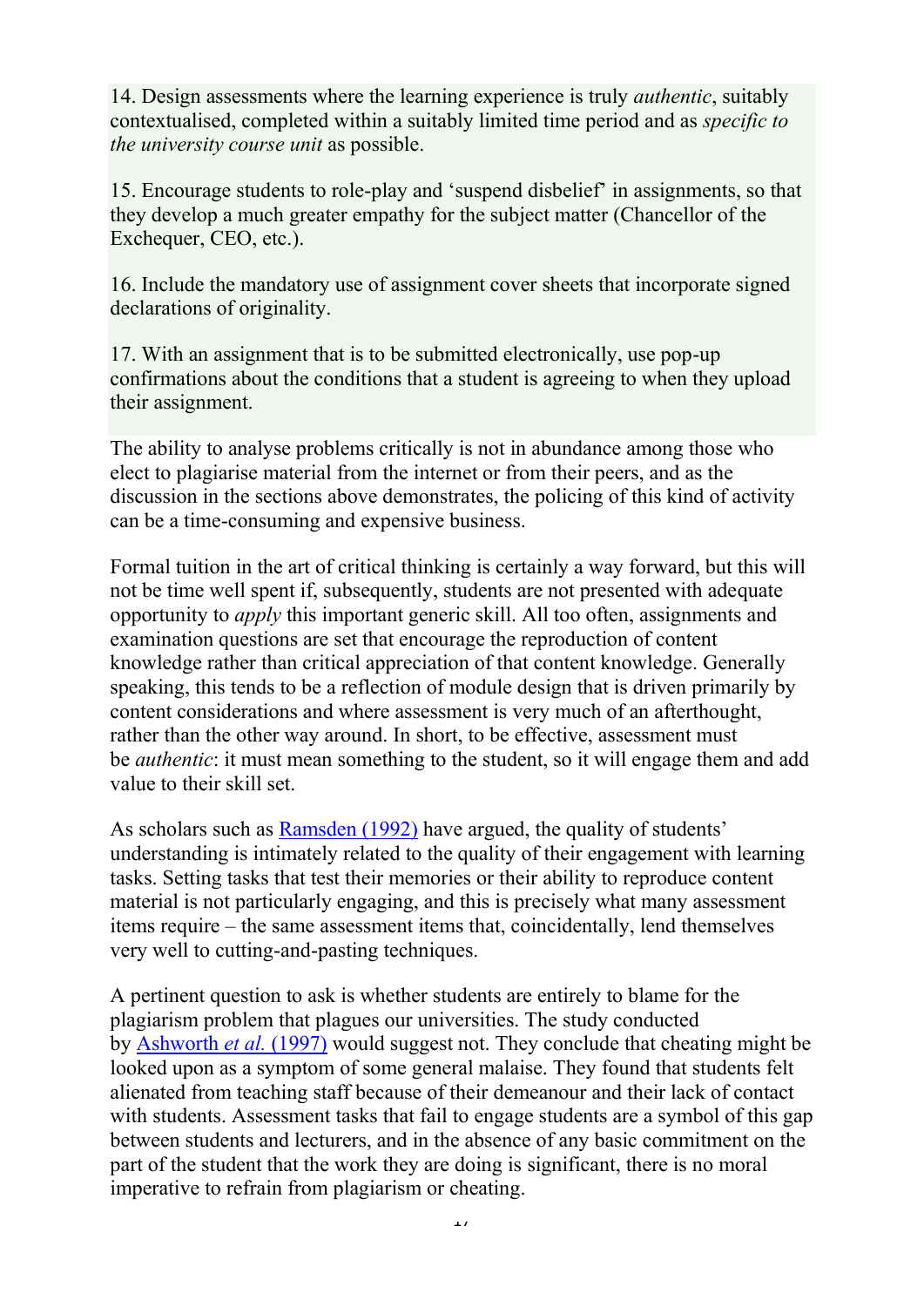#### Top Tips 6

18. Exercise a firm commitment to authentic assessments that have the effect of minimising the extent of assignment recycling, even to the point where every assessment item is unique.

19. Use a mixture of assessment methods and develop novel, employer-focused types of assessment (e.g. policy briefs, executive summaries, video presentations, etc).

20. Seek to encourage departmental co-ordination in a commitment to authentic assessment as a strategy to combat student plagiarism. In this way, students can see there is a synchronised departmental effort to change the way that learning is assessed, and that there is consistency of treatment when it comes to meting out penalties for plagiarism offences.

The point is that while one cannot 'turn a blind eye' to students' plagiarism, it would be fatuous to assume that it is the students who are at fault and the students alone. Could it be that students are cheating because they do not value the opportunity of learning in university classes? Is it conceivable that the pedagogy currently employed has not adjusted to contemporary circumstances? As one author has observed, 'we expect authentic writing from our students, yet we do not write authentic assignments for them' [\(Howard, 2002\).](https://www.economicsnetwork.ac.uk/refs#Howard) It is worth considering why this might be so: one argument is that the ever-increasing pressure on academics to teach, research and administer reduces the time for creating imaginative and otherwise difficult-to-plagiarise (for example, individualised) assignments. As a consequence, there is much anecdotal evidence that academics are retreating back to the unseen, written examination as the *sole* method of assessing student performance in their courses.

As the literature on authentic assessment reveals, it is solidly based on constructivism, and acknowledges the learner as the chief architect of knowledge building (see, for example, [Herrington and Herrington, 1998\)](https://www.economicsnetwork.ac.uk/refs#Herrington). It is a form of assessment that fosters understanding of learning processes in terms of real-life performance as opposed to a display of inert knowledge. The student is presented with real-world challenges that require them to apply their relevant skills and knowledge, rather than select from predetermined options, as is the case with multiple-choice tests, for example. Importantly, it is an approach that *engages* students because the task is something for which they will have an empathy, which, as the empirical evidence suggests, elicits deeper learning.

The key, therefore, is to set meaningful, situational questions relating to real-life, contemporary problems that engage students in the learning process. By making assignments as module-specific as possible - to prevent students from purchasing pre-written papers or paying outsiders to write answers and by the examiners making it clear (as a stated objective of the module unit) that they are looking to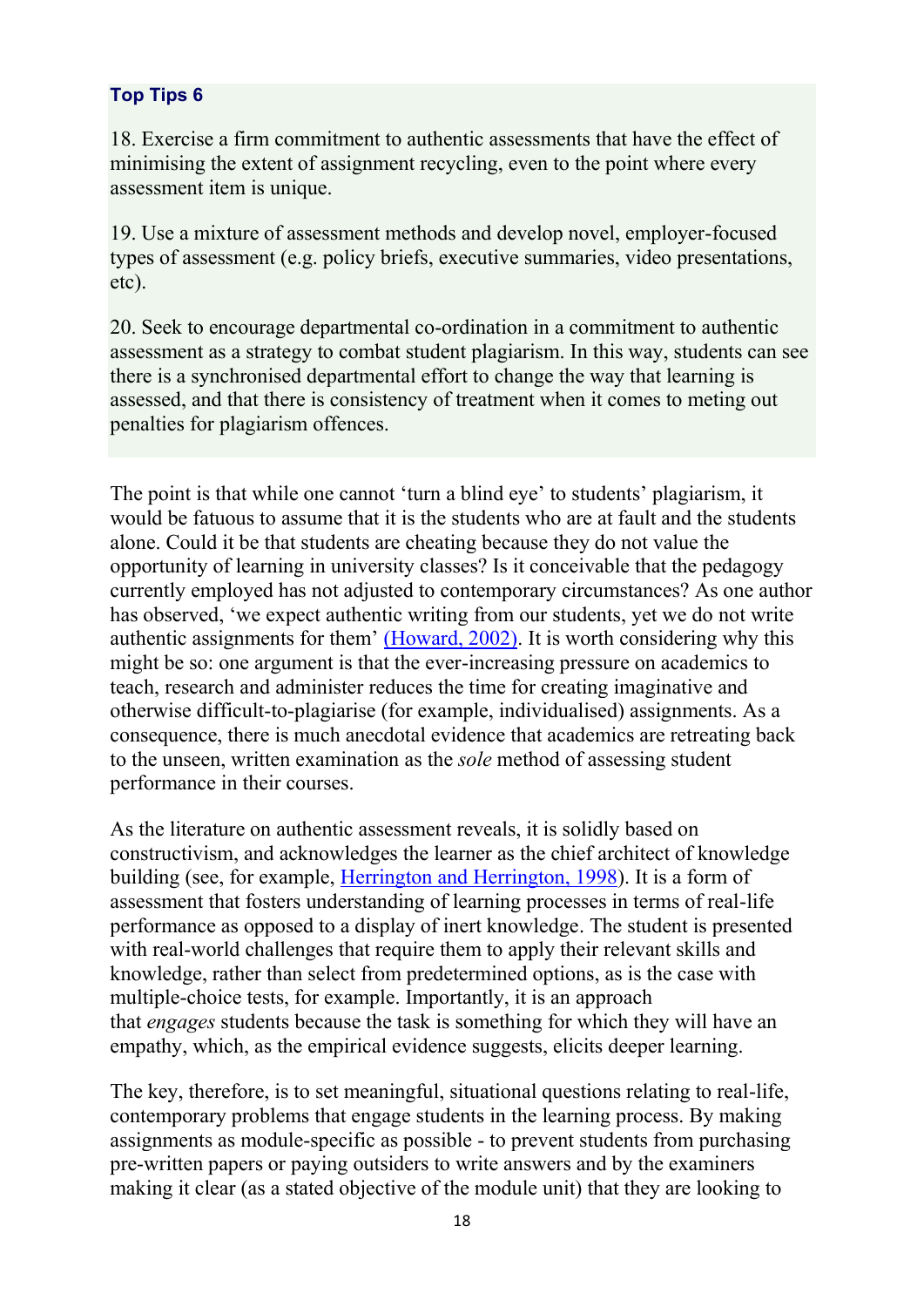reward evidence of depth of learning and sound critical analysis rather than recall of content knowledge - assignments are effectively cheat-proofed, although we must always be mindful of the increasing resource constraints placed upon academics.

#### Top Tips 7

21. Make it a requirement of assessment submissions that outlines and first drafts be submitted on specified dates in the lead-up to the final submission date. This means that the process of producing an assignment is evaluated as well as the final product [\(Carroll, 2002\).](https://www.economicsnetwork.ac.uk/refs#Carroll) This may not prevent some students copying from one another along the way, but it will thwart those individuals who look to produce the finished product while doing very little work themselves.

22. Require students to submit a reflective journal describing their approach to the task, the methodology adopted, the problems encountered and how they resolved these problems.

23. Hold random *viva voce* sessions that require students to defend and further explain, if necessary, what they have written. If this is clearly advertised to students in class and in course documentation, it will serve as an effective deterrent.

Something of a paradigm shift is likely to be required if the changes described above are to be readily embraced by the majority of teachers in the higher education sector. However, it is worth mentioning that the various ICTs, used effectively, may well assist in this endeavour. Indeed, one could make the point that if as much energy and ingenuity went into developing new and exciting online devices for the purposes of facilitating assessment as there have been devoted to online devices for the detection of plagiarism, then maybe there would be fewer obstacles to negotiate.

In summary, while there is clearly a need to allocate some resources to detection and deterrence, these are essentially reactionary strategies with low probability of success. The proactive measure is the prevention of plagiarism through innovative pedagogy, as this is more likely to produce lasting results. Such an approach provides students with an incentive to learn. The natural corollary to this is that there will be less incentive for students to resort to plagiarism.

<span id="page-18-0"></span>[<sup>\[</sup>i\]](https://www.economicsnetwork.ac.uk/#_ednref1) Software applications that use stylometry to detect plagiarism include JGAAP, AICBT and Signature.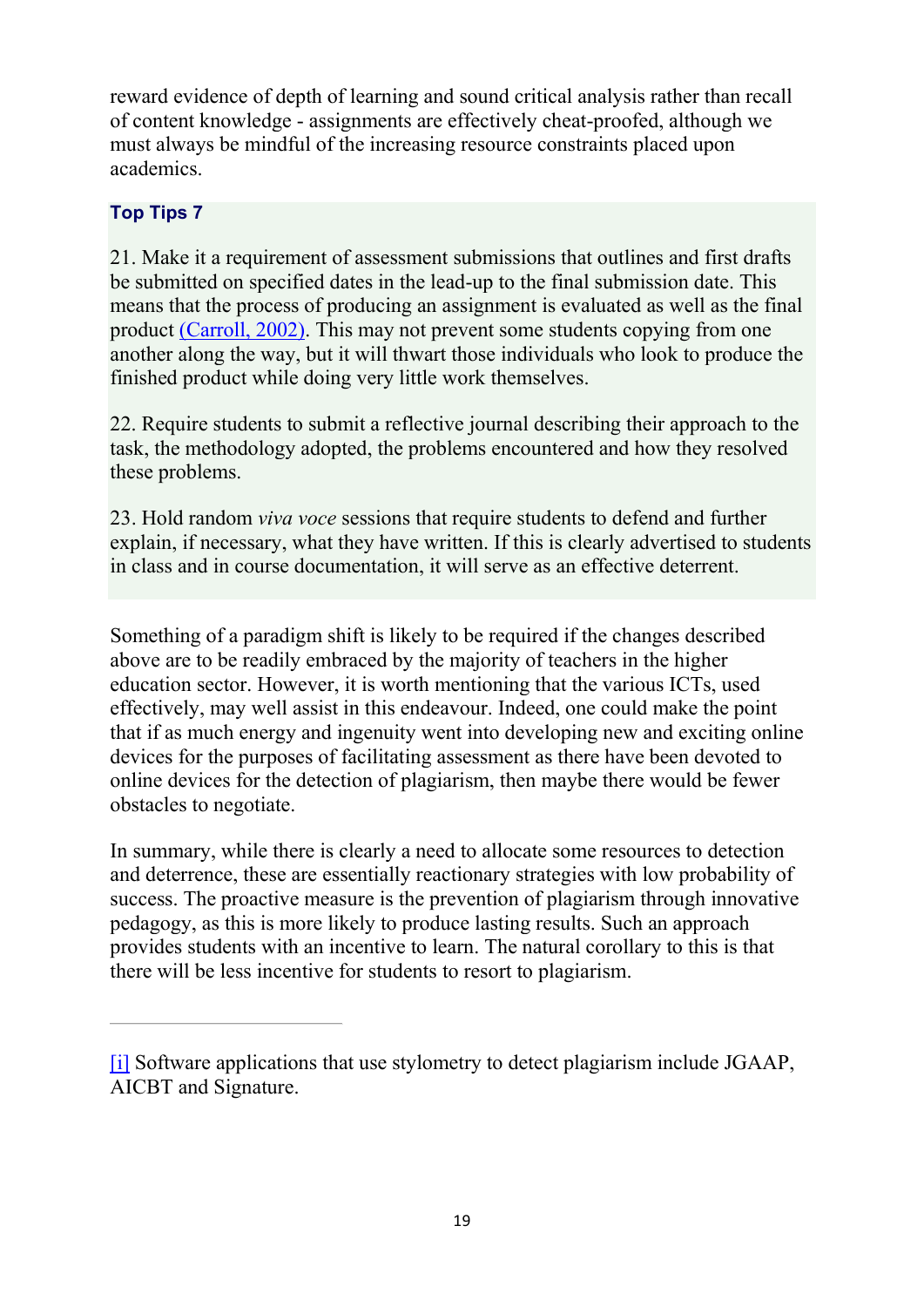### 3. Further Reading

Austin, M. and Brown, L. (1999) 'Internet Plagiarism: developing strategies to curb student academic dishonesty', *The Internet and Higher Education,* vol. 2, no. 1, pp. 21-33. DOI [10.1016/S1096-7516\(99\)00004-4](http://doi.org/10.1016/S1096-7516(99)00004-4)

Bannister, P. and Ashworth, P. (1998) 'Four good reasons for cheating and plagiarism', in C. Rust (ed.), *Improving Student Learning Symposium*, Centre for Staff Development, Oxford Brookes University, Oxford.

Carroll, J. (2002) *A Handbook for Deterring Plagiarism in Higher Education*, OCSLD, Oxford Brookes University, Oxford.

Furedi, F. (2001) ['Cheater's Charter'](https://www.timeshighereducation.com/news/cheaters-charter/160965.article), *Times Higher Education Supplement*, 8th June 2001.

Oblinger, D., Groark, M. and Choa, M. (2001) ['Term paper mills, anti](https://er.educause.edu/articles/2001/1/term-paper-mills-antiplagiarism-tools-and-academic-integrity)-plagiarism [tools, and academic integrity'](https://er.educause.edu/articles/2001/1/term-paper-mills-antiplagiarism-tools-and-academic-integrity), *Educause Review*, vol. 36, no. 5, pp. 40–8.

Harris, R. A. (2001) *The Plagiarism Handbook: Strategies for Preventing, Detecting and Dealing with Plagiarism*, Pyrczak Publishing, Los Angeles, CA.

Herrington, J. and Herrington, A. (1998) 'Authentic assessment and multimedia: how university students respond to a model of authentic assessment', *Higher Education Research and Development*, vol. 17, no. 3, pp. 305– 22. DOI [10.1080/0729436980170304](http://doi.org/10.1080/0729436980170304)

Moon, J. (1999), ['How to stop students from cheating'](https://www.timeshighereducation.com/news/how-tostop-students-from-cheating/147580.article), *Times Higher Education Supplement*, 3rd September 1999.

Lathrop, A. and Foss, K. (2000) *Student Cheating and Plagiarism in the Internet Era: A Wake-up Call*, Libraries Unlimited, Englewood, NJ.

Newton, P. and Lang, C. (2016) Custom Essay Writers, Freelancers, and Other Paid Third Parties*,* in T. Bretag (ed.) *Handbook of Academic Integrity*, Singapore: Springer Singapore, pp. 249-271.

Park, C. (2003) 'In other (people's) words: plagiarism by university students – literature and lessons', *Assessment & Evaluation in Higher Education*, vol. 28, no. 5, pp. 471–88. DOI [10.1080/02602930301677](http://doi.org/10.1080/02602930301677)

<span id="page-19-0"></span>Wiggins, G. (1990) 'The case for authentic assessment', *Practical Assessment, Research & Evaluation*, vol. 2, no. 2, online at [http://PAREonline.net/getvn.asp?v=2&n=2](http://pareonline.net/getvn.asp?v=2&n=2%20) (last accessed 12 June 2004).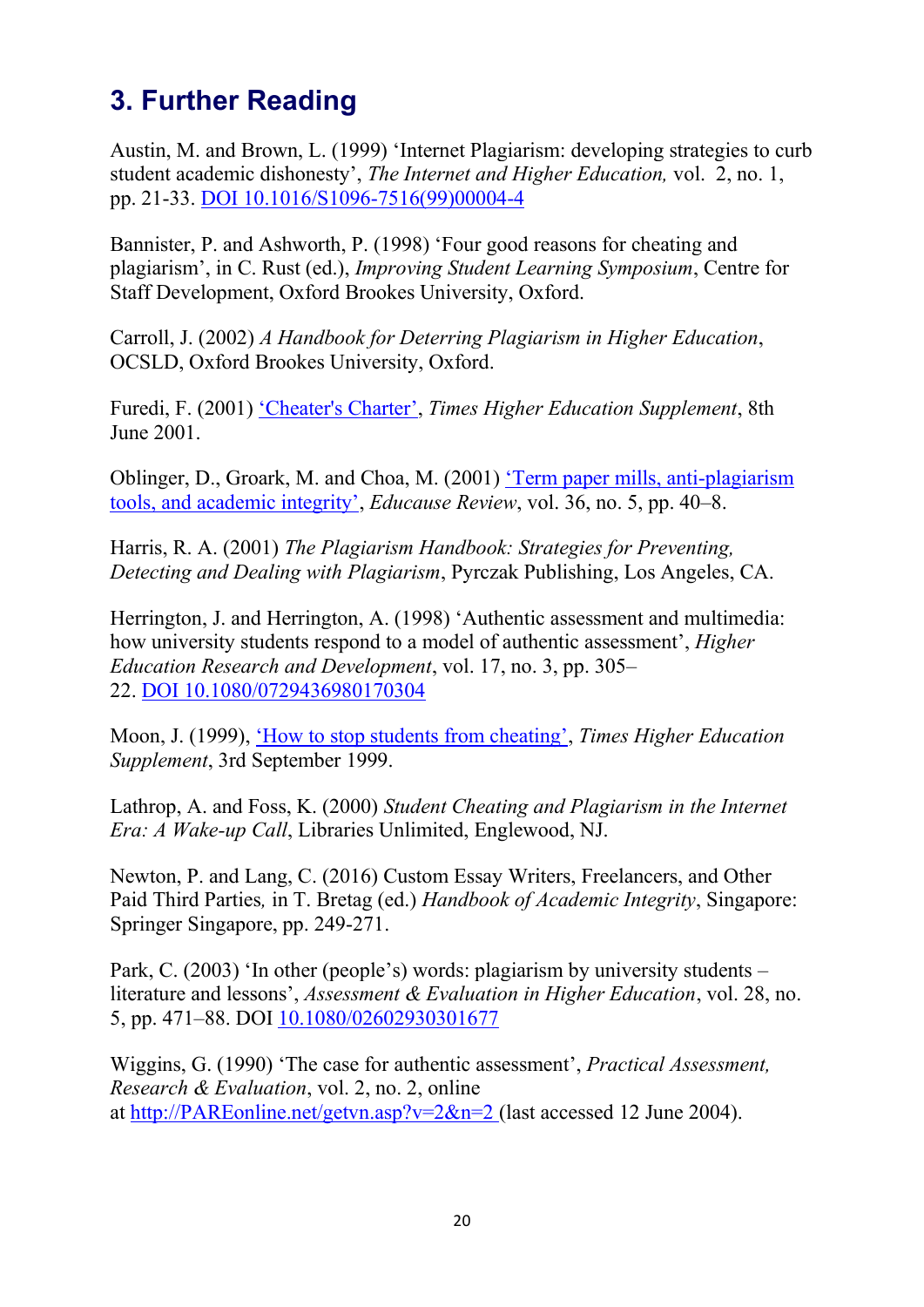### References

Anon. (2002) 'Plagiarise: let no one else's work evade your eyes', *The Economist*, online at [http://economist.com/PrinterFriendly.cfm?Story\\_ID=1033832](http://economist.com/PrinterFriendly.cfm?Story_ID=1033832) (last accessed 12 June 2004).

Ashworth, P., Bannister, P. and Thorne, P. (1997) 'Guilty in whose eyes? Ashworth University students' perception of cheating and plagiarism in academic work and assessment', *Studies in Higher Education*, vol. 22, no. 2, pp. 187–203.

Carroll, J. (2002) *A Handbook for Deterring Plagiarism in Higher Education*, OCSLD, Oxford Brookes University, Oxford.

Critical Art Ensemble (1995) *Utopian Plagiarism, Hypertextuality, and Electronic Cultural Production*, online at [http://college.hmco.com/english/amore/demo/ch5\\_r4.html](http://college.hmco.com/english/amore/demo/ch5_r4.html) (last accessed 12 June 2004).

Duguid, B. (1996) 'The unacceptable face of plagiarism?', online at <http://media.hyperreal.org/zines/est/articles/plagiari.html> (last accessed 12 June 2004).

Herrington, J. and Herrington, A. (1998) 'Authentic assessment and multimedia: how university students respond to a model of authentic assessment', *Higher Education Research and Development*, vol. 17, no. 3, pp. 305– 22. DOI [10.1080/0729436980170304](http://doi.org/10.1080/0729436980170304)

Howard, R. M. (2002) 'Don't police plagiarism: just teach!', *Education Digest*, vol. 67, no. 5, pp. 46–9.

Joint Information Systems Committee (JISC) (2003) 'Why do students plagiarise?', online at [http://www.jisc.ac.uk/index.cfm?name=plagiarism\\_why](http://www.jisc.ac.uk/index.cfm?name=plagiarism_why) (last accessed 12 June 2004).

Khomami, N. (2017) 'Plan to crack down on websites selling essays to students announced', *The Guardian*, 21 February, online at [https://www.theguardian.com/education/2017/feb/21/plan-to-crack-down-on](https://www.theguardian.com/education/2017/feb/21/plan-to-crack-down-on-websites-selling-essays-to-students-announced)[websites-selling-essays-to-students-announced](https://www.theguardian.com/education/2017/feb/21/plan-to-crack-down-on-websites-selling-essays-to-students-announced) (last accessed 4 August 2017)

Potts, M. (2012) "Who writes your essays?", *The Guardian*, 6 February, online at [https://www.theguardian.com/education/mortarboard/2012/feb/06/essay-writing](https://www.theguardian.com/education/mortarboard/2012/feb/06/essay-writing-for-students)[for-students](https://www.theguardian.com/education/mortarboard/2012/feb/06/essay-writing-for-students) (last accessed 15 December 2017)

QAA (2016a), QAA Viewpoint - Plagiarism in UK Higher Education, February, online at [http://www.qaa.ac.uk/en/Publications/Documents/QAA-Viewpoint-](http://www.qaa.ac.uk/en/Publications/Documents/QAA-Viewpoint-Plagiarism-2016.pdf)[Plagiarism-2016.pdf](http://www.qaa.ac.uk/en/Publications/Documents/QAA-Viewpoint-Plagiarism-2016.pdf)